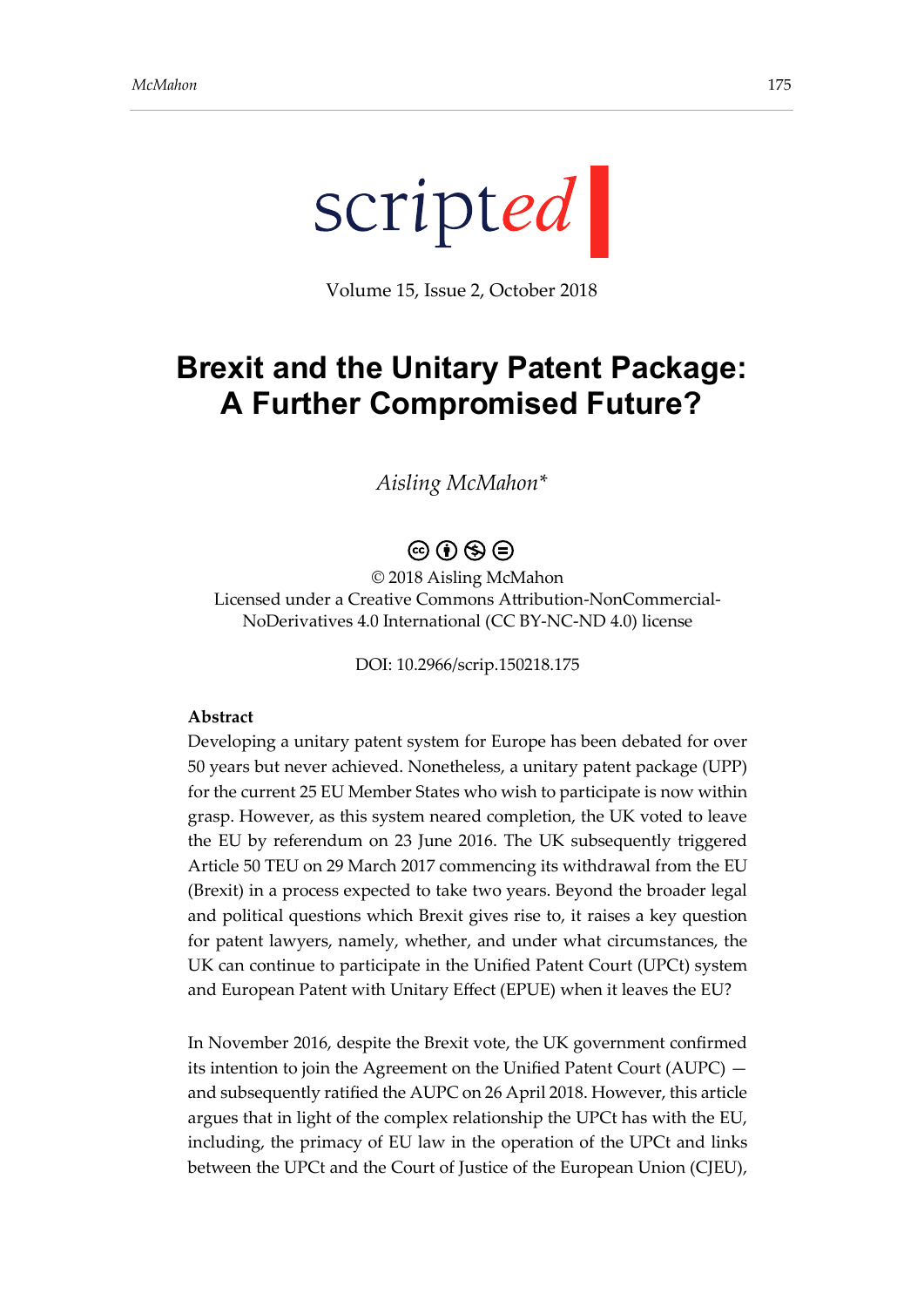joining the AUPC at this point is a curious move and one which is inconsistent with the UK's previous more general statements on Brexit. In particular, in February 2017 Theresa May while outlining key facets of Brexit stated that the UK would not be subject to the jurisdiction of the CJEU once it leaves the EU. The article highlights the difficulties with ameliorating this position with the UK's continued participation in the UPP post-Brexit. It argues that Brexit will likely sound the death knell for the UK's membership of EPUE. Moreover, although UK participation in the UPCt seems more likely there remains considerable challenges to tackle in this respect.

Furthermore, the question mark that exists over the UK's participation in the UPCt and EPUE post-Brexit has attendant consequences for the general feasibility of the UPP. Accordingly, this article argues that instead of focusing on how to keep the UK within the currently devised system, Brexit provides further impetus to pause and consider whether the current proposal is still worthwhile given that it will create a more complex and fragmented European patent landscape at the supranational level. Instead, this article echoes calls that a better solution would be to consider ways to modify the current system or redesign a new system to include not just the UK but also other European Patent Convention states which are not in the EU.

#### **Keywords**

Unitary Patent; Brexit; European Patent Convention; United Kingdom

<sup>\*</sup> [Lecturer,](mailto:Lecturer) Department of Law, National University of Ireland Maynooth, Ireland, [aisling.mcmahon@mu.ie](mailto:aisling.mcmahon@mu.ie)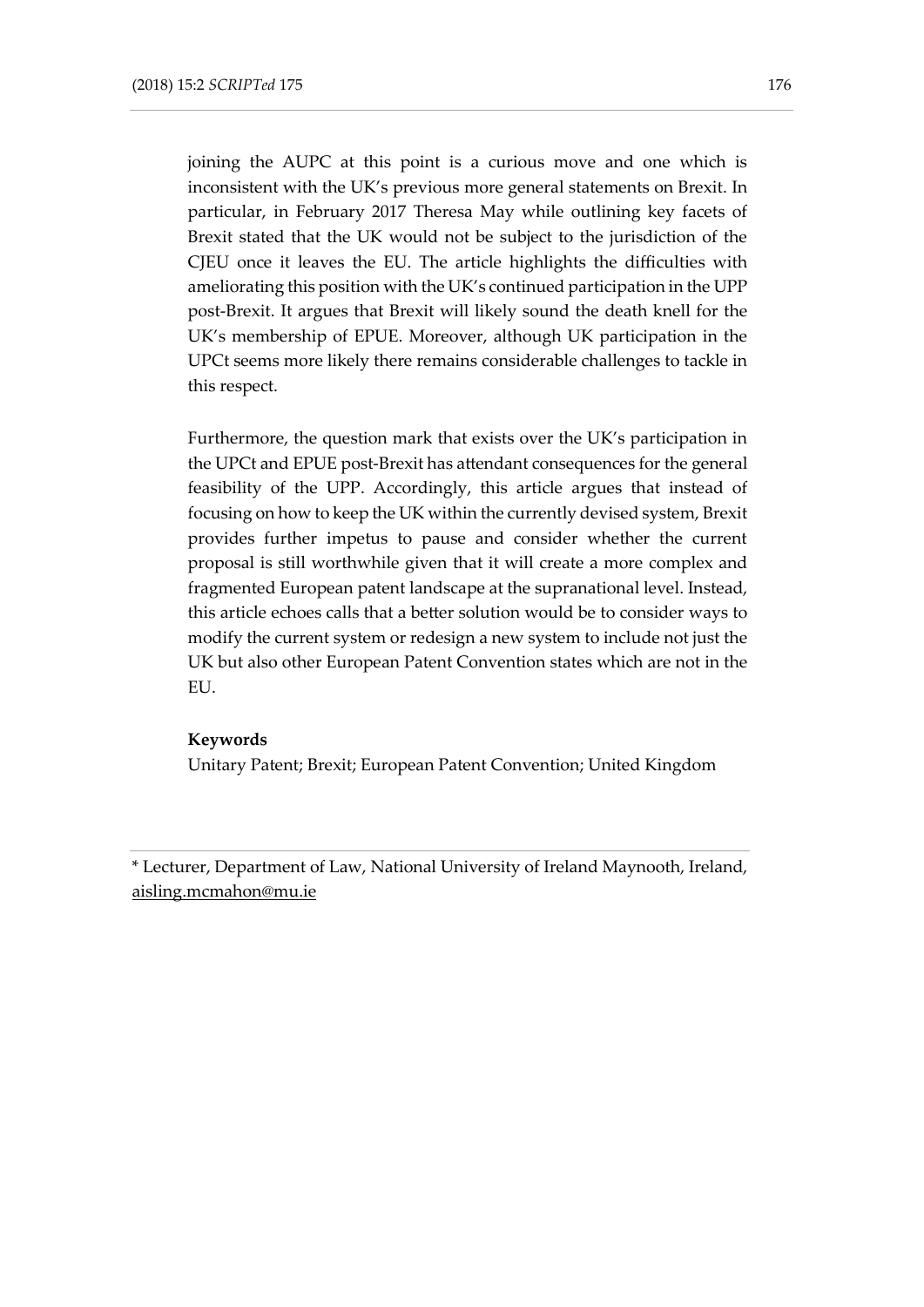## **1 Introduction**

Discussions about developing a unitary patent for Europe have been ongoing for the last 50 years,<sup>1</sup> but despite several false starts, unitary patent protection for all European countries has never been accomplished. Nonetheless, a unitary patent package (UPP) – which includes a Unified Patent Court (UPCt) and a European patent with unitary effect (EPUE) – for the twenty-five EU Member States who wish to participate in it seemed until recently almost within grasp.<sup>2</sup> The relevant legal instruments were agreed upon by participating EU Member States in 2012, 3 and all that remains for this system to commence is for the Agreement on the Unified Patent Court (AUPC) to be ratified by a sufficient number of parties. <sup>4</sup> This requires ratification from 13 of the participating EU Member States, which must include the UK, Germany, and France.<sup>5</sup>

The ratification process initially progressed well, and at the time of writing,<sup>6</sup> there are sixteen ratifications, including France. The United Kingdom

<sup>&</sup>lt;sup>1</sup> See Luke McDonagh, "Exploring perspectives of the unified patent court and unitary patent within the business and legal communities" (UK IPO, 2014) and Aurora Plomer, "A unitary patent for a (Dis)United Europe: the long shadow of history" (2015) 46(5) *International Review of Intellectual Property and Competition Law* 508–533.

<sup>&</sup>lt;sup>2</sup> The 25 participating States are as follows: Austria, Belgium, Bulgaria, Cyprus, Czech Republic, Germany, Denmark, Estonia, France, United Kingdom, Greece, Hungary, Italy, Ireland, Lithuania, Luxembourg, Latvia, Malta, Netherlands, Portugal, Romania, Sweden, Finland, Slovenia, and Slovakia. All current EU States except Croatia, Poland, and Spain. This is discussed further below. Correct at the time of writing (May 2018).

<sup>&</sup>lt;sup>3</sup> Regulation 1257/2012 of the European Parliament and of the Council of 17 December 2012 implementing enhanced cooperation in the area of the creation of unitary patent protection, OJ L 361/1 of 31.12.2012 (Regulation 1257/2012); Council Regulation 1260/2012 implementing enhanced cooperation in the area of the creation of unitary patent protection with regard to applicable translation arrangements (Regulation 1260/2012). Council Agreement on a Unified Patent Court (2013/C 175/01). See also Decision 2011/167/EU which allowed for the system of enhanced co-operation amongst EU States necessary for the package to go ahead.

<sup>4</sup> Art. 18(2) Regulation 1257/2012.

<sup>5</sup> Select Committee of the Unified Patent Court, "An Enhanced European Patent System" (2014), available at [https://www.unified-patent-court.org/sites/default/files/enhanced](https://www.unified-patent-court.org/sites/default/files/enhanced-european-patent-system.pdf)[european-patent-system.pdf](https://www.unified-patent-court.org/sites/default/files/enhanced-european-patent-system.pdf) (accessed 1 February 2018), p. 19.

<sup>6</sup> Correct at the time of writing (May 2018).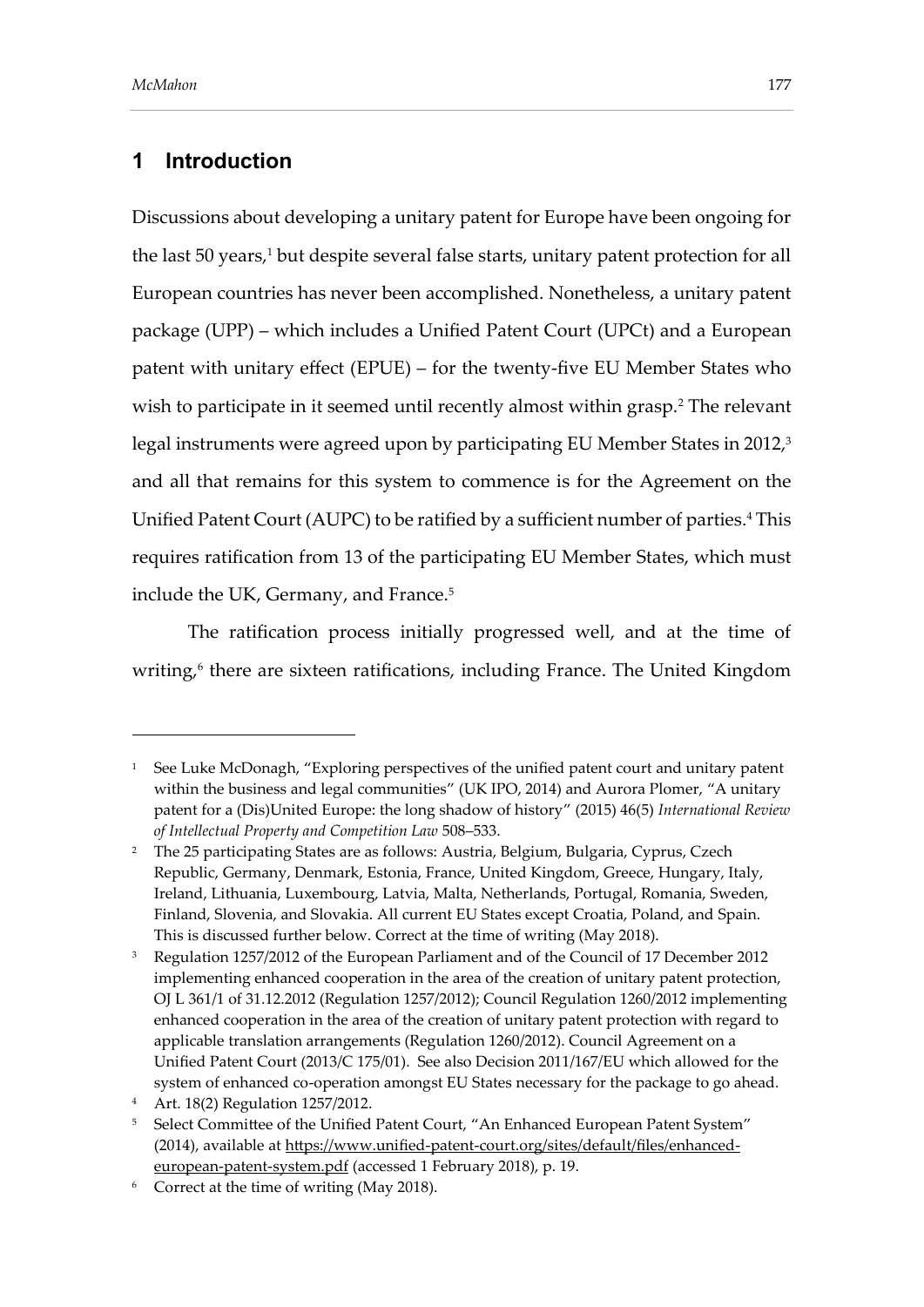also recently ratified the AUPC in April 2018, however, Germany has not done so. <sup>7</sup> Moreover, in the context of these two latter States, since 2012, two changes occurred which potentially jeopardise or at the very least raise important questions for the future operation and desirability of the planned UPP system, namely: (1) the UK voted to leave the EU in June 2016 (Brexit); and (2) a German constitutional complaint has been submitted against the ratification of the AUPC which is still ongoing. 8

This article focuses specifically on the former development, examining the effect of Brexit on the UK's participation in the planned EPUE and particularly in the UPCt system. It primarily examines the UK's participation in the UPCt system post-Brexit because the UK has given commitments on this and it is legally possible given that the UPCt is based on an international agreement, however, participation in the EPUE, as will be demonstrated is unlikely given that it is an EU right and not an international right. <sup>9</sup> Nonetheless, even in terms of the UPCt system, this article will argue that despite the UK announcing in November 2016<sup>10</sup> that it will remain part of the AUPC regardless of Brexit and its

Correct at the time of writing (May 2018).

 $\rm{^{8}~}~$  Correct at the time of writing (May 2018). This is case number 2 BvR 739/17. See: German complaint against Unified Patent Court Agreement on FCC decision list for 2018' (Kluwer Patent Blogger, 21 February 2018) http://patentblog.kluweriplaw.com/2018/02/21/germancomplaint-unified-patent-court-agreement-fcc-decision-list-2018/ "German complaint threatens future Unitary Patent system" (Kluwer Patent Blog, 2 November 2017), available at [http://patentblog.kluweriplaw.com/2017/11/02/german-complaint-threatens-future-unitary](http://patentblog.kluweriplaw.com/2017/11/02/german-complaint-threatens-future-unitary-patent-system/)[patent-system/](http://patentblog.kluweriplaw.com/2017/11/02/german-complaint-threatens-future-unitary-patent-system/) (accessed 14 January 2018); "Breaking: German Constitutional Court stops implementing legislation for Unitary Patent Package" (IPKat Blog, 12 June 2017), available at <http://ipkitten.blogspot.ie/2017/06/breaking-german-constitutional-court.html> (accessed 1 February 2018). See also Manuel Rey-Alvite Villar and Lisa Schneider, "German Constitutional Court puts ratification of the UPC Agreement on hold" (Bristows UPC Blog, 13 June 2017).

<sup>9</sup> See also Luke McDonagh, "UK Patent Law and Copyright: Law after Brexit Potential Consequences" British Institute for Comparative and International law, Brexit: The International Legal Implications, Paper No. 3 (November 2017), p. 7.

<sup>&</sup>lt;sup>10</sup> UK Government Press Release, "UK signals green light to Unified Patent Court Agreement" (28 November 2016), available at [https://www.gov.uk/government/news/uk-signals-green-](https://www.gov.uk/government/news/uk-signals-green-light-to-unified-patent-court-agreement)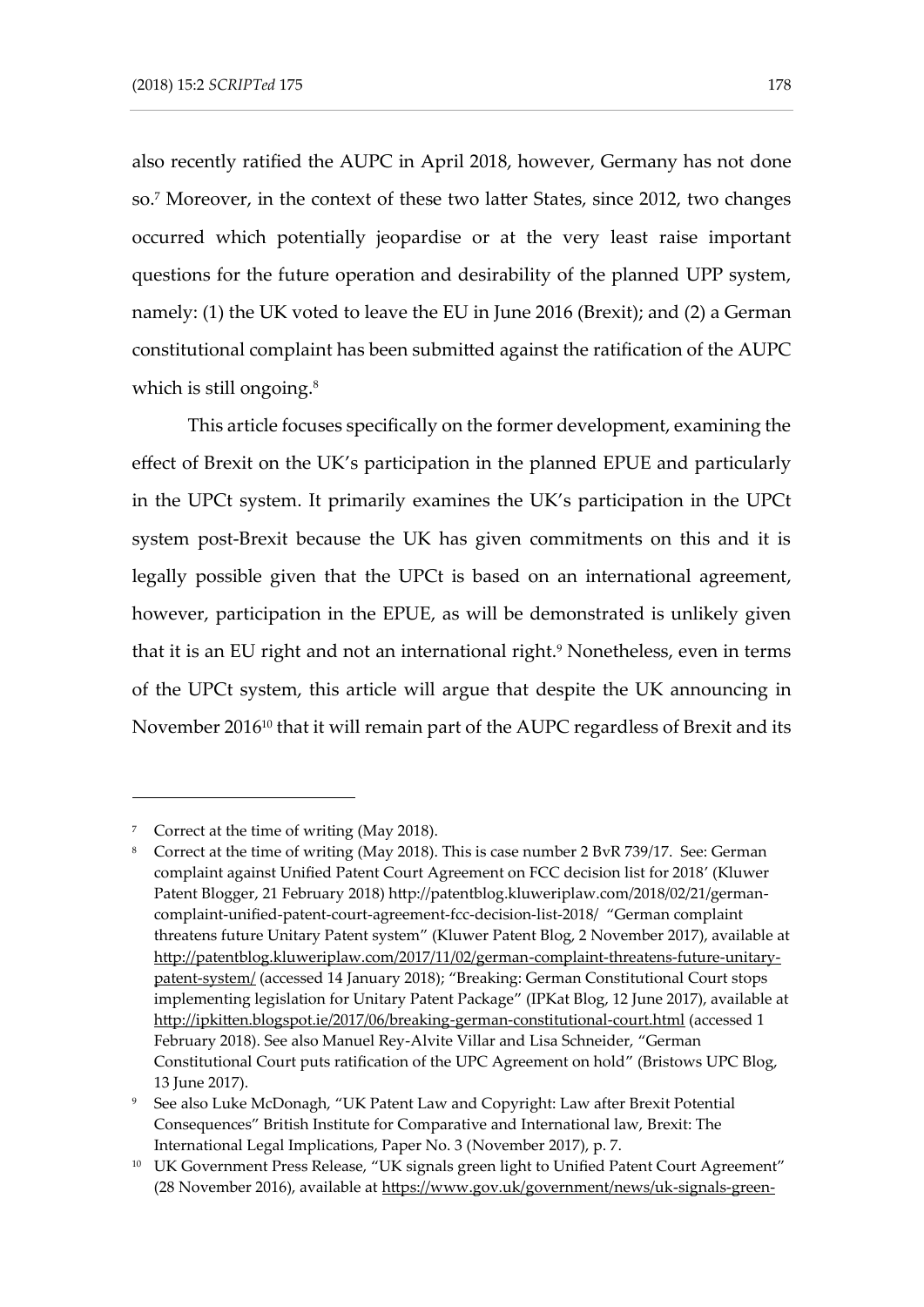subsequent ratification of the AUPC in April 2018, uncertainties and inconsistencies remain in this context. In particular, this move disregards the intertwined relationship the UPCt has with the EU, including the primacy of EU law in the UPCt's operation and the links between the UPCt and the Court of Justice of the European Union (CJEU). This is politically problematic for the UK's involvement in the UPCt, as it is inconsistent with the government's previous general statements on Brexit. Indeed, three months after the UK announced its continued intention to join the UPCt system Theresa May in her Prime Minister's address outlining key facets of Brexit stated that the UK will not be subject to the jurisdiction of the CJEU once it leaves the EU.<sup>11</sup> This was subsequently reiterated in the UK government's whitepaper on Brexit in February 2017. 12

Thus, it is difficult, if not impossible, to ameliorate the government's stated position on the UK's relationship with the CJEU post-Brexit, with its participation in the UPCt system.<sup>13</sup> Moreover, even if the UK were to modify this position and accept the CJEU's jurisdiction in this context post-Brexit which will be required to participate in the UPCt system, it is not clear that the UK's membership of the UPCt – as a non-EU Member State – would be compatible

<sup>11</sup> See Theresa May, Prime Minister's Speech, "The government's negotiating objectives for exiting the EU: PM speech" (17 January 2017), available at [https://www.gov.uk/government/speeches/the-governments-negotiating-objectives-for](https://www.gov.uk/government/speeches/the-governments-negotiating-objectives-for-exiting-the-eu-pm-speech)[exiting-the-eu-pm-speech](https://www.gov.uk/government/speeches/the-governments-negotiating-objectives-for-exiting-the-eu-pm-speech) (accessed 1 February 2018), in which she stated that: "So we will take back control of our laws and bring an end to the jurisdiction of the European Court of Justice in Britain".

<sup>12</sup> HM Government, Whitepaper, "The United Kingdom's exit from and new partnership with the European Union" (February 2017) available at [https://www.gov.uk/government/publications/the-united-kingdoms-exit-from-and-new](https://www.gov.uk/government/publications/the-united-kingdoms-exit-from-and-new-partnership-with-the-european-union-white-paper)[partnership-with-the-european-union-white-paper](https://www.gov.uk/government/publications/the-united-kingdoms-exit-from-and-new-partnership-with-the-european-union-white-paper) (accessed 1 February 2018).

http://www.stjerna.de/files/Unipat\_UKratification.pdf (accessed 1 February 2018), pp. 4-5.

[light-to-unified-patent-court-agreement](https://www.gov.uk/government/news/uk-signals-green-light-to-unified-patent-court-agreement) (accessed 6 December 2017); see also "EPO President welcomes UK's decision to ratify UPC Agreement" (29 November 2016), available at<https://www.epo.org/news-issues/news/2016/20161129.html> (accessed 1 February 2018).

<sup>&</sup>lt;sup>13</sup> See also Ingve Björn Stjerna, "'Unitary patent' and court system - The British ratification paradox" (2 February 2017), available at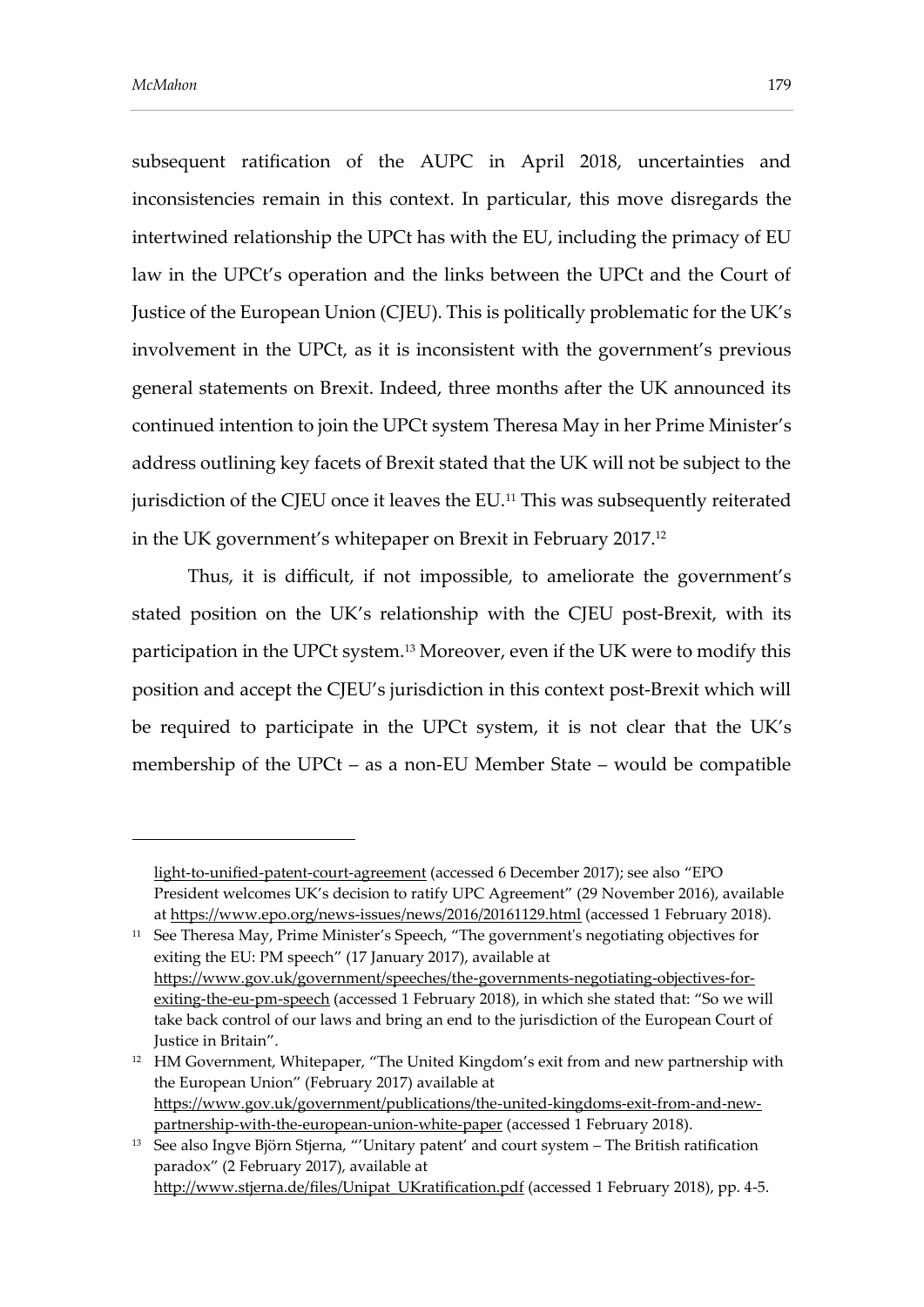with EU law. As will be demonstrated, other non-EU Member States which are party to the European Patent Convention (EPC) but not in the EU are not currently allowed to sign the AUPC to take part in the UPCt system. Therefore, it remains to be seen whether the AUPC can be modified to accommodate the UK's peculiar position as a state which is currently in the EU but is shortly set to leave it. If it is modified in this way, then it would also be somewhat difficult to justify that the UK would be allowed to participate because it happened to be in the EU at the ratification date, but left the EU after this, whereas other EPC States not in the EU are not allowed participate in the AUPC and therefore any element of the UPP.

Regard must also be had to the CJEU's Opinion 1/09<sup>14</sup> on a previous iteration of the unified patent system involving non-EU Member States which was rejected as incompatible with EU law. An analysis of this opinion highlights the precarious nature of the UK's position in the UPCt and provides lessons on what measures the UK would arguably have to adopt to try to ensure its post-Brexit participation in the UPCt system is compatible with EU law. However, this article argues that: (1) as noted, politically, the move is inconsistent with the UK government's stated general position on Brexit, as the UK would need to remain subject to the CJEU's jurisdiction in this context; (2) even if it does so, the UK would also have to meet additional requirements under Opinion 1/09 to safeguard EU law; and (3) even if all of these protections were guaranteed, the compatibility under EU law of the UK's participation in the UPCt system post-Brexit could still subsequently be challenged. In effect, the article will demonstrate that the UK's future position in the UPCt system is still on precarious footing.

<sup>14</sup> Opinion 1/09 [2011] ECR I-1137.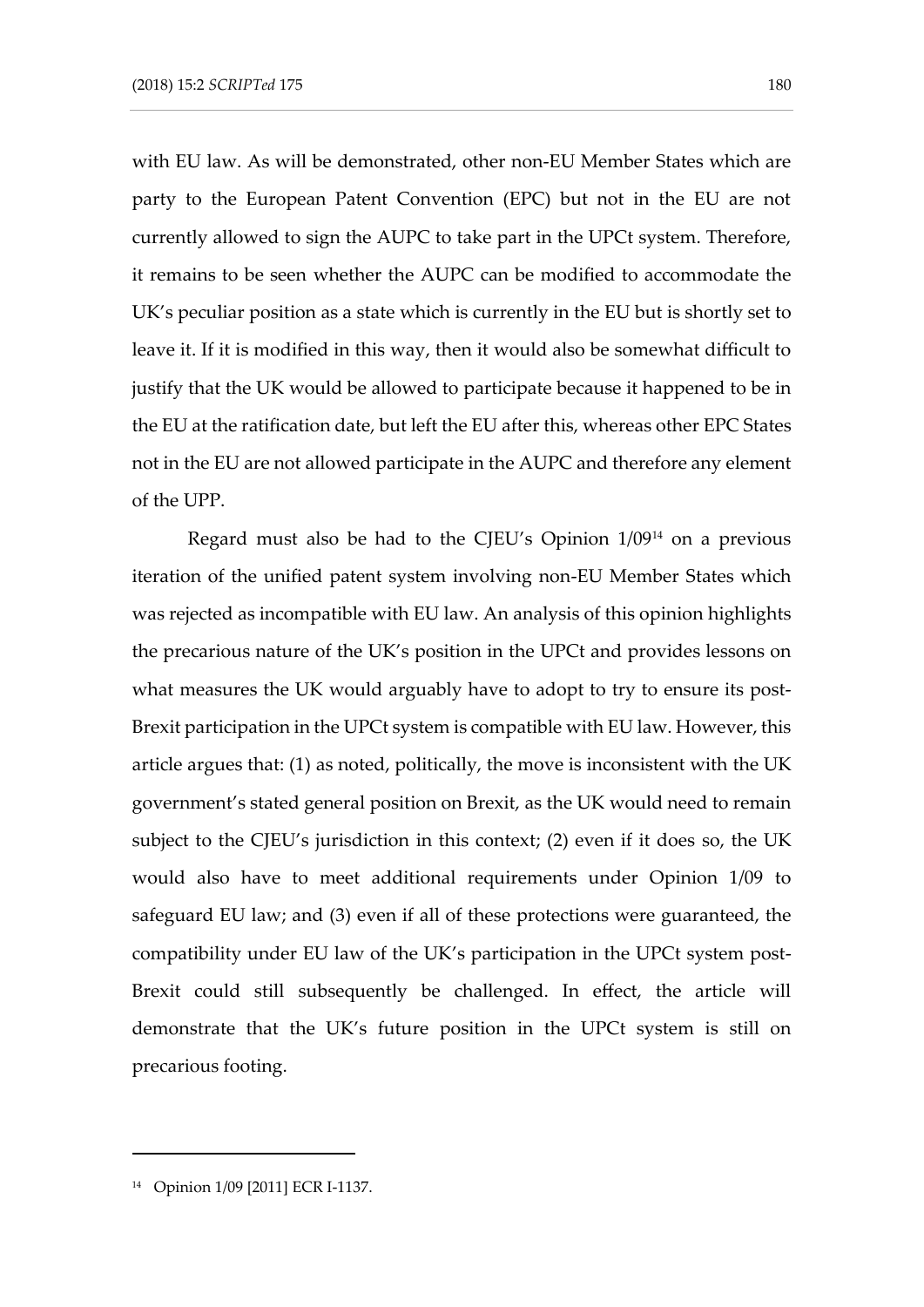These arguments are important more generally for the future of the UPCt system, because the desirability of the already compromised UPP would be further undermined if the UK is not a participant in the UPP (the UPCt or EPUE elements). From an economic and practical perspective questions would arise given that the UK currently has one of the highest number of patents granted in the EU each year. Furthermore, to get the UPP to this stage has involved making one compromise after another to the extent that the current proposal is barely recognisable from earlier proposals which initially involved creating a unitary patent system for all 38 EPC Contracting States or when this failed, a unitary patent system for all EU Member States. The current attempts to mould the proposed UPP plans to allow the UK to remain part of the UPCt system post-Brexit provide a further example of the level of compromise which states have been willing to go to in order to bring the UPP into effect. This acceptance of compromise is arguably motivated from the fact that similar proposals for a European unitary patent system have failed before, and States may wish to get this one in place and deal with issues arising afterwards. However, we should be asking if the final product in its current form is worthwhile or more specifically, whether such continued compromises are desirable, because the UPCt system and EPUE which will result will create a multi-layered and further fragmented European patent system at the supra-national level. As will be demonstrated, this is far from the ideal of unitary patent protection initially proposed. These efforts may also be for naught as the intricate compromises required to keep the UK in the UPCt system could subsequently be challenged and held incompatible with EU law.

For these reasons, this article argues that instead of creating further compromises to bring the currently proposed system into effect resulting in a further fragmented supra-national patent landscape in Europe, Brexit and the difficulties posed for UK participation in the UPP provide another opportunity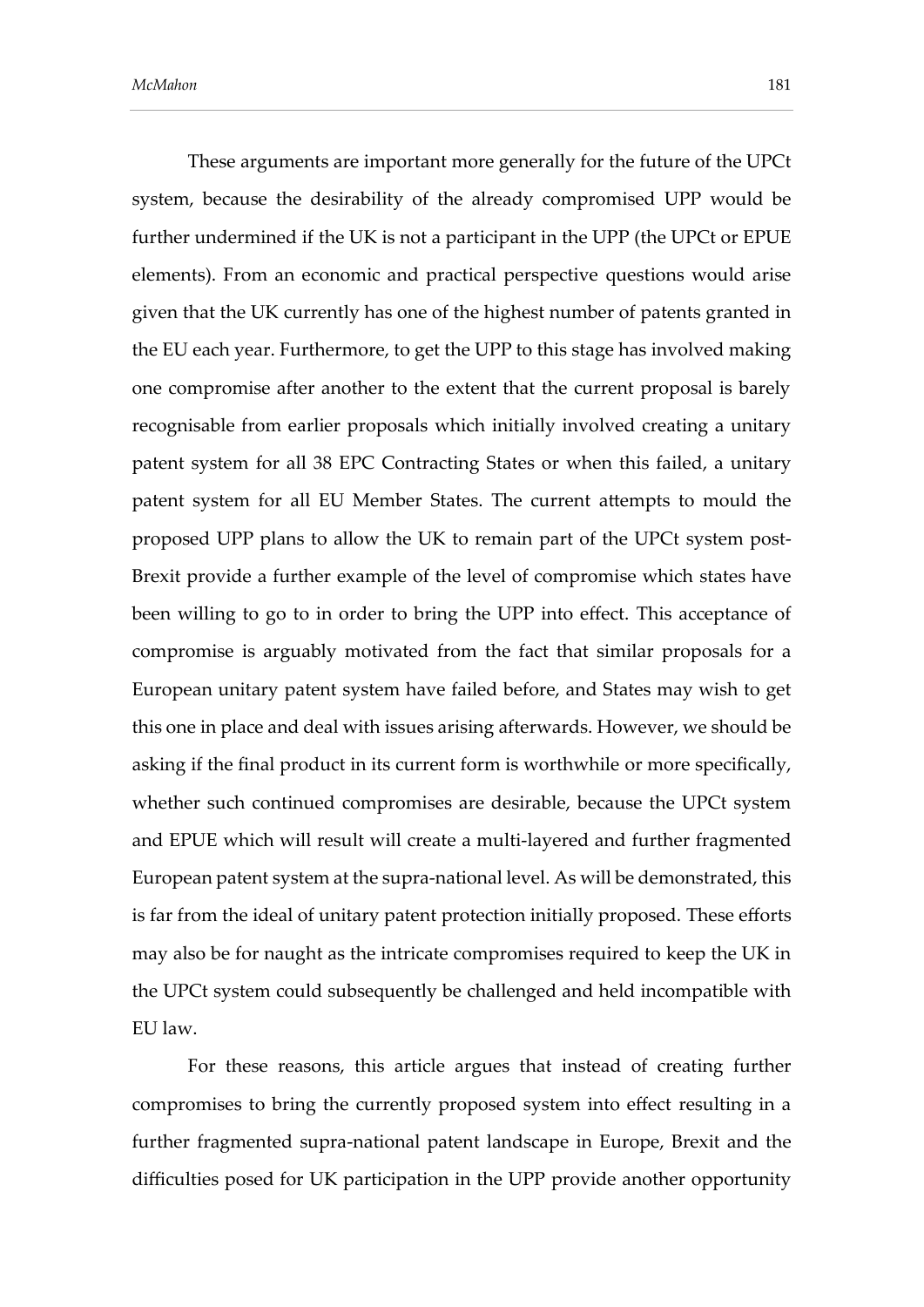to re-evaluate the current proposals. Rather, than amending the AUPC to keep the UK as a party to it post-Brexit, this article echoes wider calls for there to be a reconsideration of the UPP proposal or as Jaeger has called for a "reset and go". 15 In short, the Brexit challenge provides even greater impetus to reconsider and redevelop a unitary patent package to include all EPC Contracting States. <sup>16</sup> This would achieve unitary protection for a broader range of states and reduce the complex and overlapping avenues for protection that will occur under the currently proposed scheme. 17

In making these arguments, the article is structured as follows: part two sets the discussion in context by providing an overview of the current "European" patent system under the EPC and the changes proposed by the currently designed UPP. Following this, parts three and four highlight two remaining roadblocks for the UK's participation in the UPCt system in light of Brexit. Part three considers the role of the CJEU in the operation of the UPCt, whilst part four examines whether only EU Member States can participate in the UPCt system proposal for it to be compatible with EU law assessing the likely impact of Opinion 1/09<sup>18</sup> on this question in the UK context post-Brexit. Following this, part five demonstrates the significant implications which UK nonparticipation in the UPCt system or EPUE post-Brexit would have both for the UK itself and more generally, its implications in terms of the desirability of the unitary patent system. Finally, part six concludes by reiterating the uncertainties

<sup>15</sup> Thomas Jaeger, "Reset and Go: The Unitary Patent System Post-Brexit" 48(3) *International Review of Intellectual Property and Competition Law* 254-285.

<sup>16</sup> See *ibid.*; Tuomas Mylly, "Hovering between Intergovernmentalisam and Unionization: The Shape of Unitary Patents" (2017) 54 *Common Market Law Review* 1381-1426.

<sup>&</sup>lt;sup>17</sup> These are discussed in Aisling McMahon, "An Institutional Examination of the Implications of the Unitary Patent Package for the Morality Provisions: A Fragmented Future Too Far?" (2017) 48(1) *International Review of Intellectual Property and Competition Law* 42-70.

<sup>18</sup> Opinion 1/09 [2011] ECR I-1137.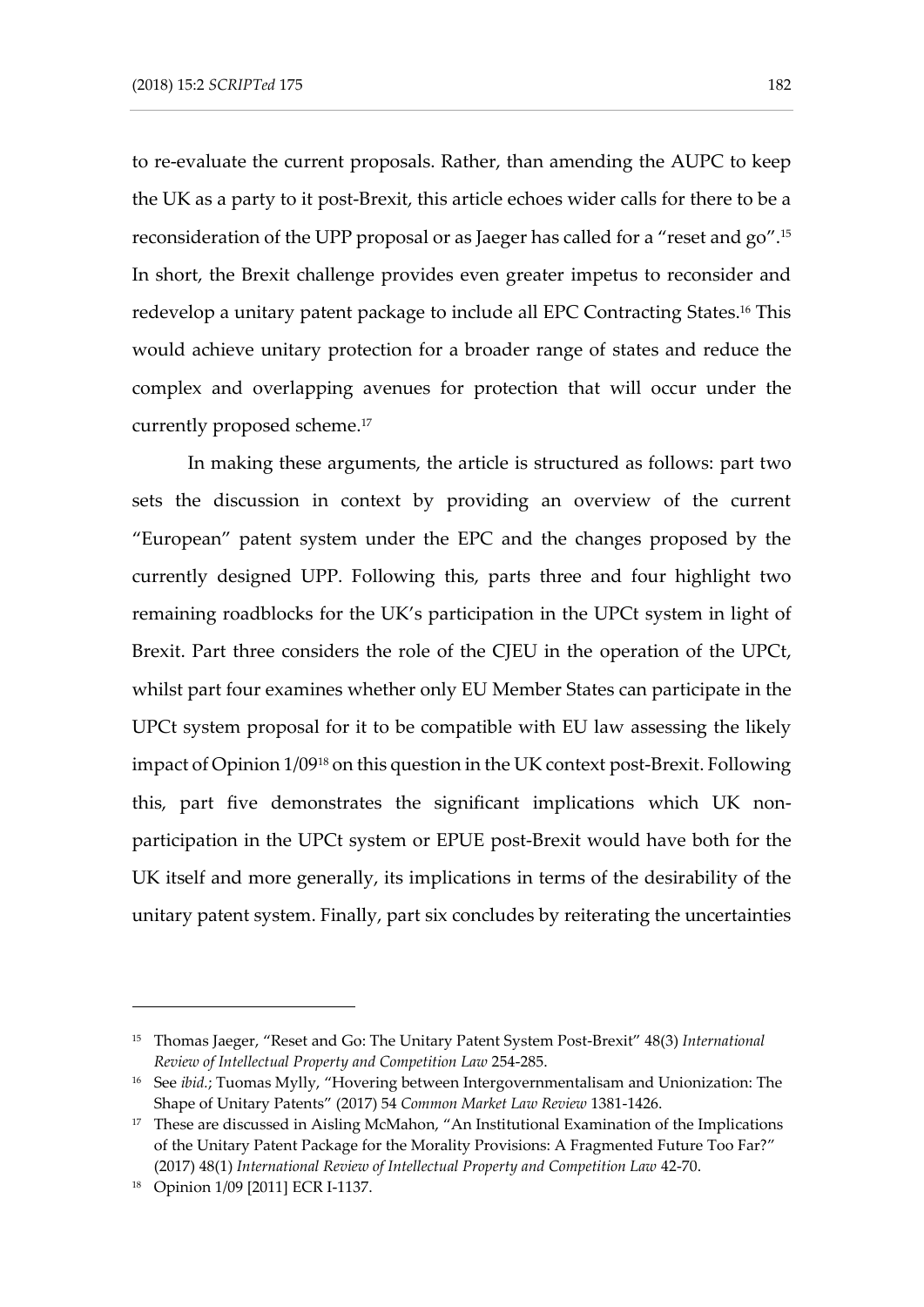and inconsistencies around the UK's membership of the currently envisaged UPP post-Brexit. It is likely that Brexit will sound the death knell for the UK's participation in the EPUE and without significant changes Brexit will also pose serious difficulties for its future participation in the UPCt system. <sup>19</sup> More generally, however, Brexit reignites questions about the desirability and economic efficiency of the currently proposed UPP.

## **2 The current "European" patent system and planned Unitary Patent Package (UPP)**

The European Patent Convention (EPC) was adopted in 1973 and has thirty-eight Contracting States including all EU Member States. This intergovernmental treaty provides for a single application route to obtaining a patent in the thirtyeight Contracting States. Applicants apply to the European Patent Office (EPO) using the classical European Patent (EP) route specifying which EPC states they want the patent granted in. If granted applicants receive a bundle of national patents in the states applied for. However, despite the single application route for patent grant, the post-grant life of the patents is generally considered separately in each of the national states where the patent was granted in. Accordingly, this leaves open the possibility of national divergence on patents across the 38 EPC states. <sup>20</sup> Given that the EPC is not an EU legal instrument and instead is an international treaty concluded outside the EU system, the UK's position in this system will remain unchanged post-Brexit. However, an issue

 $19$  It has been argued that Brexit could be the impetus required for a rethinking of the AUPC, to adopt an alternative model for the UPCt which would allow non-EU States to be party to it: see Thomas Jaeger, "Guest Post: Is Brexit Breaking the Unitary Patent?" (IPKat Blog, 11 July 2016), available at [http://ipkitten.blogspot.ie/2016/07/guest-post-is-brexit-breaking-](http://ipkitten.blogspot.ie/2016/07/guest-post-is-brexit-breaking-unitary.html)

[unitary.html](http://ipkitten.blogspot.ie/2016/07/guest-post-is-brexit-breaking-unitary.html) (accessed 1 February 2018), and Jaeger, "Reset and Go", *supra* n. 15.

<sup>20</sup> See discussion in Luke McDonagh, *European Patent Litigation in the Shadow of the UPC* (Elgar Publishing, 2016), pp. 12-17.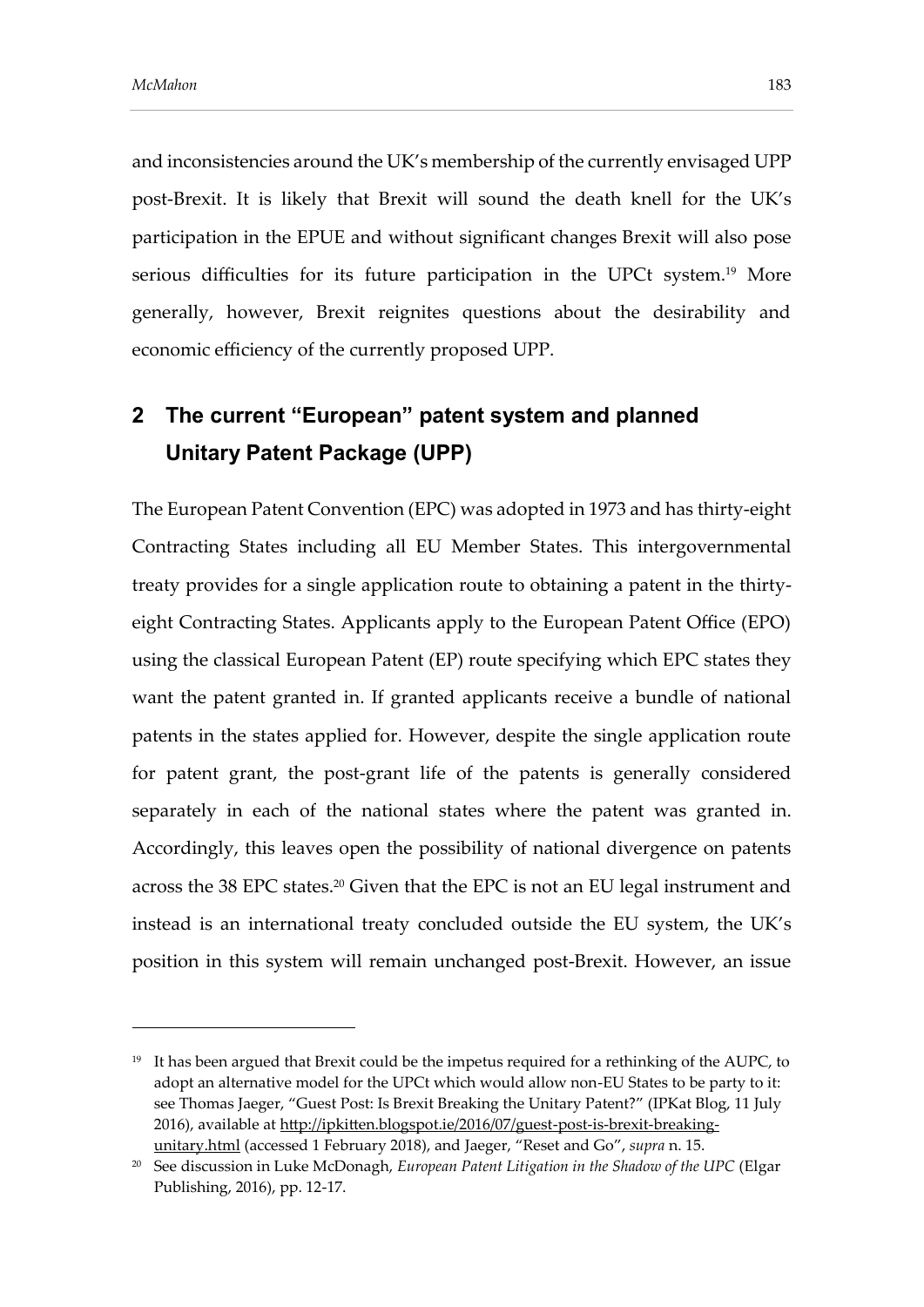that will need to be resolved<sup>21</sup> is that once the UK leaves the EU, the Brussels I Regulation<sup>22</sup> on cross border jurisdiction, recognition, and enforcement of judgments in civil and commercial matters will cease to apply. This is problematic for patents because, for instance, UK judgments on infringement/invalidation of patents would not be valid outside the UK, and this will need to be addressed, for example by UK accession to the Lugano Convention. 23

The proposed Unitary Patent Package (UPP) – which is ancillary to and would not replace national patents or classical  $EPs<sup>24</sup> - also$  uses the  $EPC$  patent granting system. Under this route, applicants would apply to the EPO for a patent in the countries requested. However, in contrast to the EPC system, if the patent is granted, applicants can then request that the patents for participating EPC states are designated as a "European patent with unitary effect" (EPUE). This would result in an "EPUE" which has unitary effect in the participating EPC states. To do so, applicants must file a request to the EPO for unitary effect within one month of the publication of the patent grant in the European Patent Bulletin.<sup>25</sup>

The unitary effect of the EPUE in participating states means that it has "equal effect in all participating Member States" and "should only be limited, transferred or revoked, or lapse, in respect of all the participating Member States". <sup>26</sup> It is an EU right created by two EU regulations and central to its legal basis is the EU system of enhanced co-operation. To support this system, the UPP

<sup>21</sup> See discussion in Jaeger, "Reset and Go", *supra* n. 15, part 4.2.

<sup>22</sup> Regulation (EU) No 1215/2012 of the European Parliament and of the Council of 12 December 2012 on jurisdiction and the recognition and enforcement of judgments in civil and commercial matters [2012] OJ L 351/1.

<sup>&</sup>lt;sup>23</sup> Convention of 30 October 2007 on jurisdiction and the recognition and enforcement of judgments in civil and commercial matters [2007] OJ L 339/3.

<sup>24</sup> Regulation 1257/2012, Recital 26.

<sup>25</sup> *Ibid.*, Recital 18.

<sup>26</sup> *Ibid.*, Recital 7.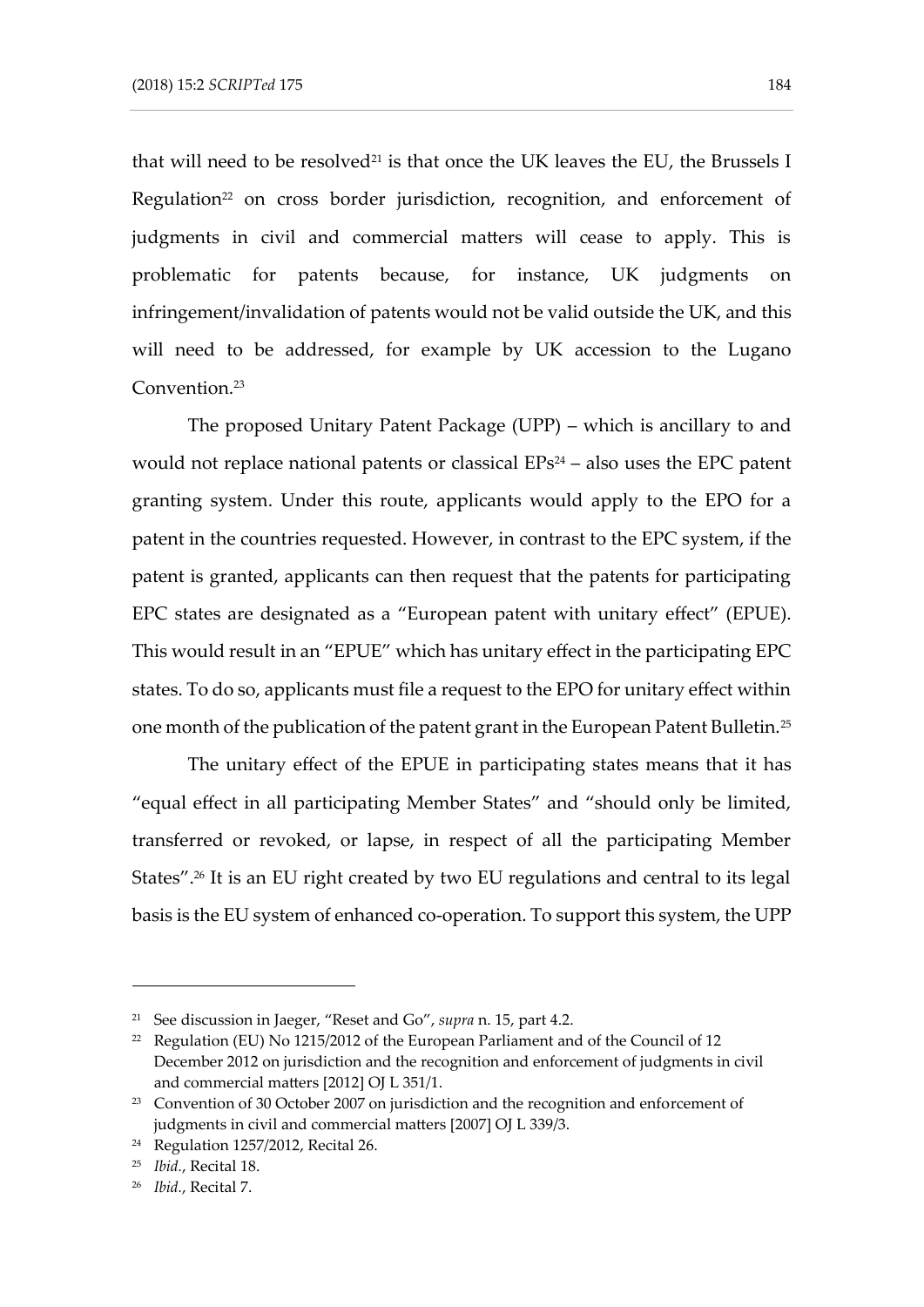also created the UPCt, which has jurisdiction for all EPUEs beyond the transitional period, and also for all classical EPs in the states which have ratified the AUPC. 27

As noted, although the UPP system was initially planned to include all EU Member States, however, agreement could not be reached, and it was decided to go ahead with the states who wanted to participate, using an enhanced cooperation scheme.<sup>28</sup> Twenty-six EU Member States – every state except Croatia and Spain – participate in this enhanced co-operation scheme. However, whilst Poland participated in the enhanced co-operation scheme, it subsequently announced it would not sign or ratify the AUPC, and thus will not currently participate in the UPP. <sup>29</sup> When and if, the UPP comes into operation, an EPUE can be applied for in the States which have ratified the AUPC. This means that depending on how many states have ratified the AUPC on the commencement of the system, one could initially have an EPUE for the seventeen states, eighteen states etc. However, the AUPC cannot take effect until it has been ratified by the UK, France, and Germany i.e. the three states with the greatest number of patents in the previous year.<sup>30</sup> Thus, the UK's recent ratification was practically significant in terms of when the system can commence but we still await the

<sup>27</sup> For a full overview of the system, see McMahon, *supra* n. 17, pp. 48-50.

<sup>28</sup> As set out in Regulation 1257/2012.

 $^{29}$   $\,$   $^{\prime}2017$ : Finally, the final steps towards the Unitary Patent system?' (Kluwer Patent Blogger, 10  $\,$ January 2017) [http://patentblog.kluweriplaw.com/2017/01/10/2017-finally-final-steps](http://patentblog.kluweriplaw.com/2017/01/10/2017-finally-final-steps-towards-unitary-patent-system/)[towards-unitary-patent-system/](http://patentblog.kluweriplaw.com/2017/01/10/2017-finally-final-steps-towards-unitary-patent-system/) (accessed February 2018).

<sup>30</sup> Art. 89 AUPC which reads: "(1) This Agreement shall enter into force on 1 January 2014 or on the first day of the fourth month after the deposit of the thirteenth instrument of ratification or accession in accordance with Article 84, including the three Member States in which the highest number of European patents had effect in the year preceding the year in which the signature of the Agreement takes place or on the first day of the fourth month after the date of entry into force of the amendments to Regulation (EU) No 1215/2012 concerning its relationship with this Agreement, whichever is the latest".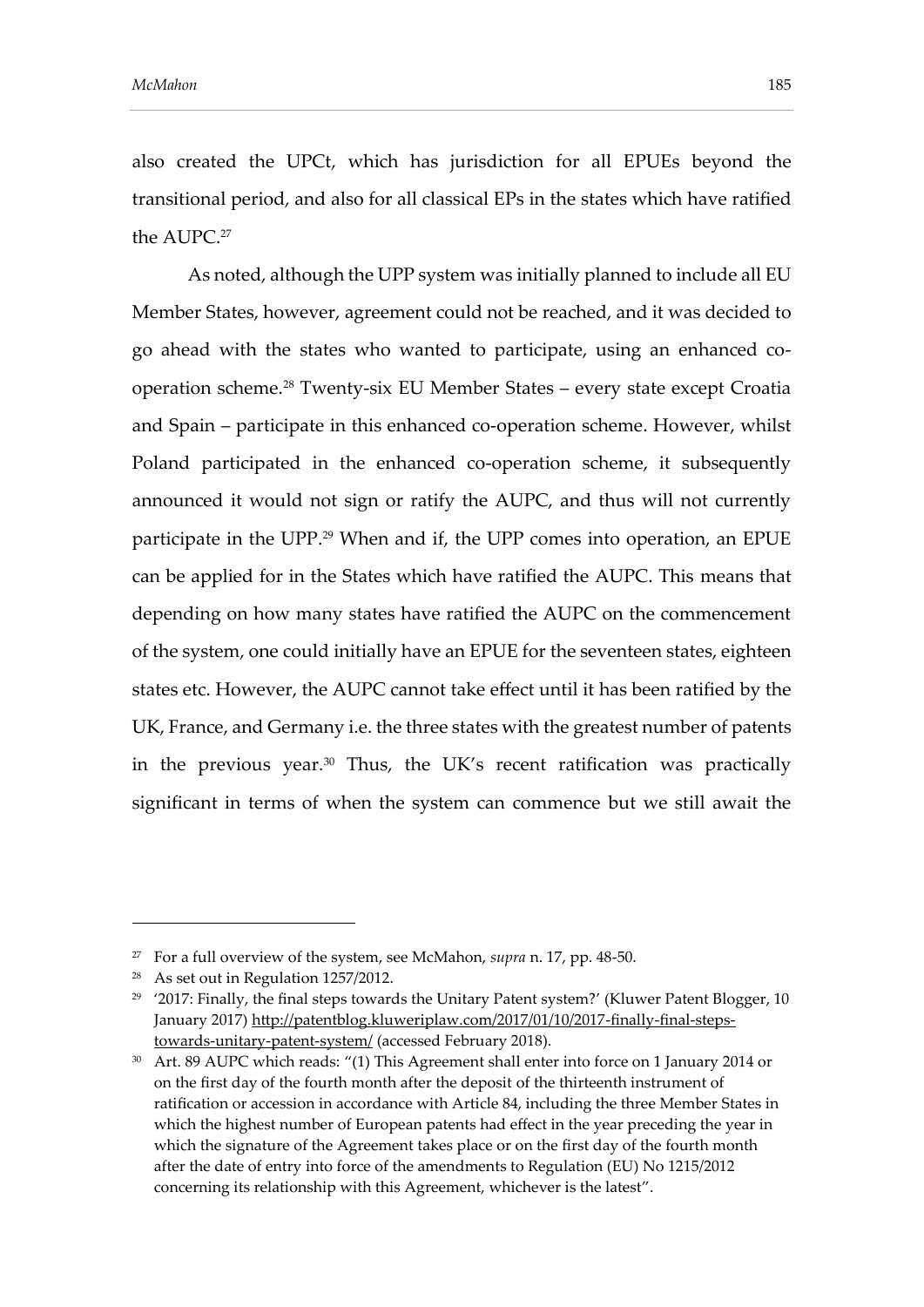outcome of the German constitutional complaint and whether it will ratify the system.

As an aside, the outcome and timing of Germany's ratification of the AUPC is important because the UPP system cannot take effect without this, and this is also significant for the UK's participation in the UPCt system. If the compliant is successful and Germany decides not to ratify the AUPC, the AUPC would then need to be amended to allow the system to continue without Germany – because it is one of the participating States with the greatest number of patents. This would take time and is unlikely to happen prior to 29<sup>th</sup> March 2019. Moreover, even if the compliant is unsuccessful, the timing of Germany's subsequent ratification of the AUPC could be significant for the UK's participation in the UPCt system. The initial plan was for the UK to ratify the AUPC and for the UPCt system to be up and running before the UK leaves the EU on 29<sup>th</sup> March 2019. If the system has not legally commenced by 29<sup>th</sup> March 2019, further legal questions will be raised around the UK's position because as will be discussed entry into the UPCt system is only available to EU Members. This further uncertainty posed by the German compliant should be borne in mind in the discussion which follows.

Given this background, in terms of the UK's participation in the UPP post-Brexit, the EPUE and UPCt must be considered separately as different issues arise. First, given the nature of the EPUE as an EU right and not an international one, which has as its legal basis two EU regulations, it is highly unlikely the UK could remain part of the EPUE post-Brexit. If the UPP system is in operation by the time the UK leaves the EU in March 2019 – which is dependent on what happens in the case of Germany<sup>31</sup> – the regulations creating the EPUE are likely

<sup>&</sup>lt;sup>31</sup> The uncertainty around the timeline is discussed in "Unified Patent Court project at risk amidst uncertainties in the UK and Germany, says expert" (Outlaw Blog, 27 October 2017),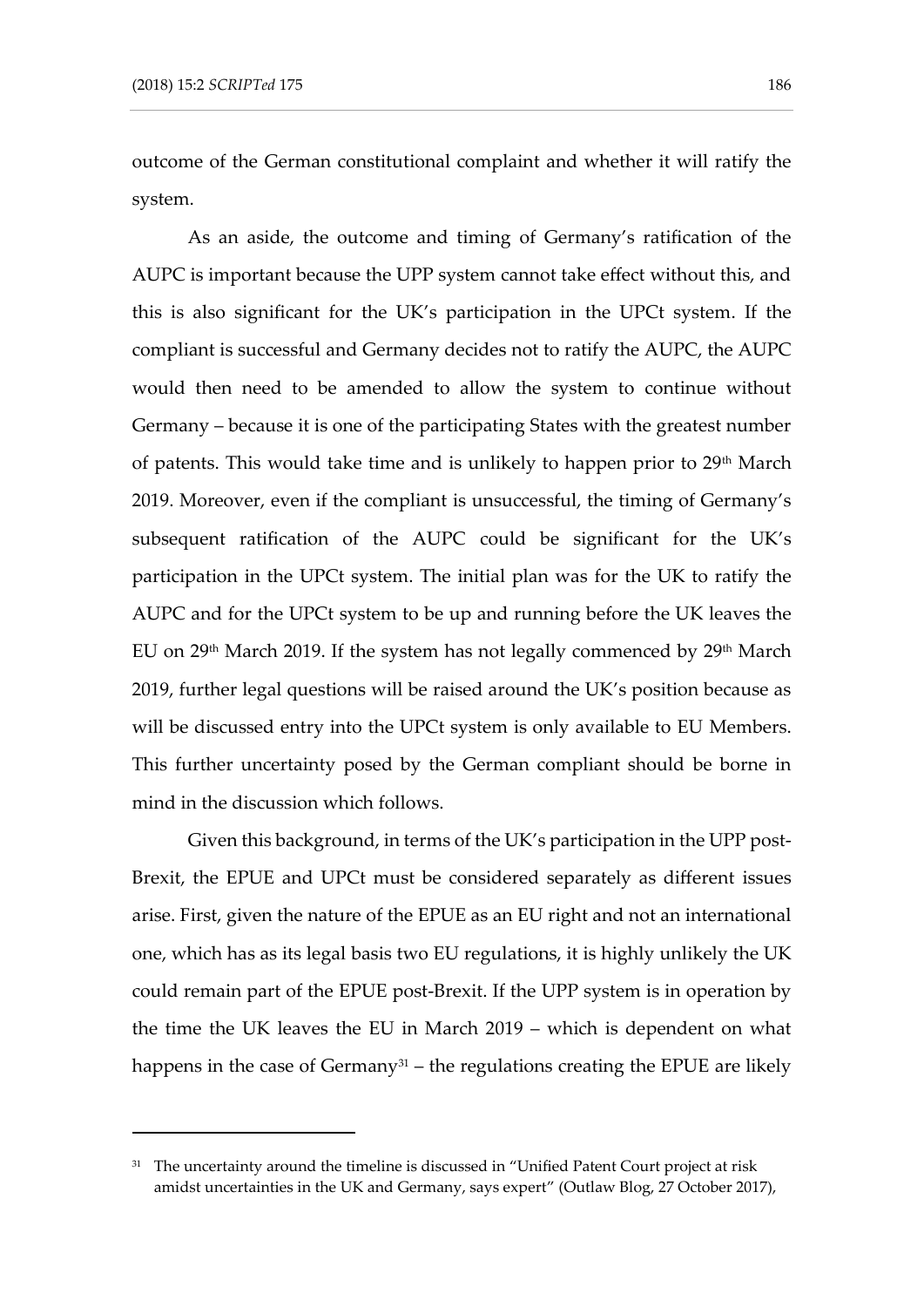to cease to have effect once the UK leaves the EU, unless relevant transitional measures are adopted. Therefore, unless the nature of the right itself is changed or an international agreement on this issue is possible and can be negotiated with other EU Member States, it is highly unlikely the UK will remain part of the EPUE element of the UPP package. At the time of writing, the UK government has also not given express assurances in respect of the UKs participation in the EPUE post-Brexit.<sup>32</sup>

Secondly, in terms of the AUPC, this is an international agreement and therefore given that the UK has already ratified this, it is likely to endeavour to adopt measures to ensure it can legally remain part of the UPCt system post-Brexit. There are, however, challenges remaining in this respect, discussed below. Moreover, if the UK does this, post-Brexit it would likely be party to the AUPC and in the UPCt system, but not part of the EPUE. In practical terms, this would mean that patents with unitary effect (EPUEs) would not include the UK and instead would only be available for the other participating EU States. A national patent or classical EP would be needed to obtain patent protection in the UK. Moreover, in such circumstances, in the UK context the UPCt would only be involved and have jurisdiction for classical EPs which are valid in the UK.<sup>33</sup>

It is also questionable whether the further compromises which will be needed to allow the UK to participate in the UPCt post-Brexit and to bring the UPP system into effect are desirable given the shape of the currently proposed system. This is because the planned UPP system will give rise to multiple

available at [https://www.out-law.com/en/articles/2017/october/unified-patent-court-project](https://www.out-law.com/en/articles/2017/october/unified-patent-court-project-at-risk-amidst-uncertainties-in-the-uk-and-germany-says-expert/)[at-risk-amidst-uncertainties-in-the-uk-and-germany-says-expert/](https://www.out-law.com/en/articles/2017/october/unified-patent-court-project-at-risk-amidst-uncertainties-in-the-uk-and-germany-says-expert/) (accessed 1 February 2018).

<sup>32</sup> Correct at the time of writing (May 2018). See also McDonagh, *supra* n. 9, p. 7. More generally, see also discussion in: Roger Green, "Unitary Patents almost a reality - UK signs the Unified Patents Court Agreement" (27 April 2018)

https://www.lexology.com/library/detail.aspx?g=82b95121-c0f5-4737-9b7d-b347c01166de

<sup>33</sup> See also McDonagh, *supra* n. 9, p. 7.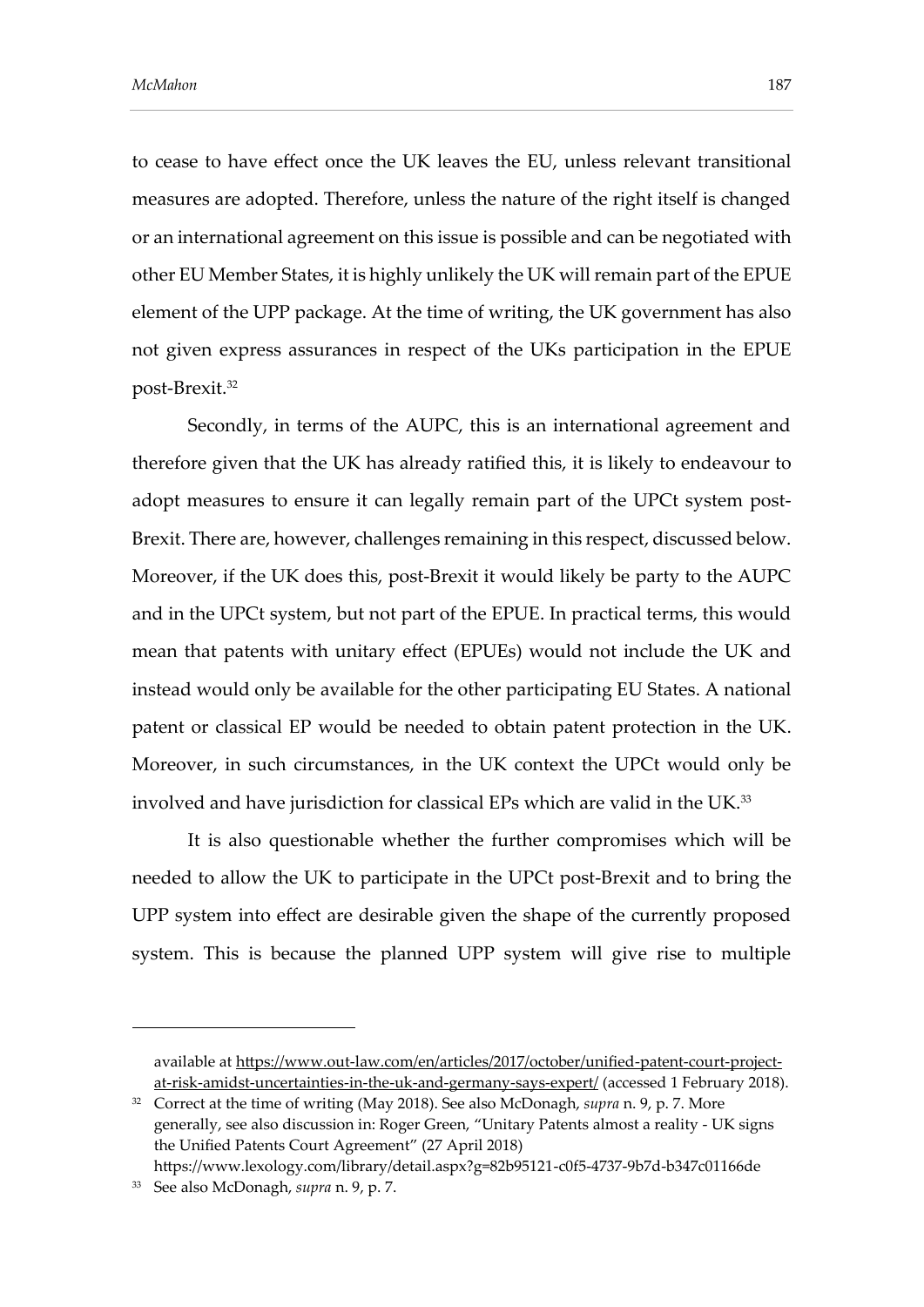avenues of patent protection and thus a further complicated and fragmented patent landscape. Applicants will still be able to apply for national patents through the national route in each state in which the patent is desired. Applicants will also be able to apply through the EPO for classical EPs in EPC states. However, the post-grant life for these patents would either be under the jurisdiction of the UPCt for states which have ratified the AUPC or would go to national states when the patent is applied for in states which are not participating in the AUPC namely Croatia, Poland, Spain, or states which cannot ratify the AUPC, i.e. other EPC states which are not in the EU. Applicants could also apply to the EPO for a patent and register it for unitary effect (that is, an EPUE) in the participating states. This landscape is further complicated given that there will be a transitional period of seven years after the AUPC comes into effect, and during this time applicants can choose to opt out of the UPP system, meaning that patents would fall under the consideration of the national state post-grant and not the UPCt. Furthermore, as demonstrated, the system is planned to come into effect once it has the requisite number of ratifications to the AUPC and, therefore, there could initially be an EPUE with just seventeen, eighteen states etc., depending on how many states have ratified the AUPC at a given point in time. Thus, one may initially be able to obtain an EPUE for a smaller number of states and EPs or national patents in the remaining states.<sup>34</sup> Nonetheless, despite this complex and fragmented landscape created by the currently proposed UPP, the UK has recently ratified it.

However, significant future challenges are likely in this context, and it remains to be seen what will happen with the UK's role in the UPCt system post-Brexit. In this vein, the UPCt is not a court of the EU; instead, it is described as

<sup>34</sup> For an overview of the institutional complexity of the system, see McMahon, *supra* n. 17, pp. 51-52.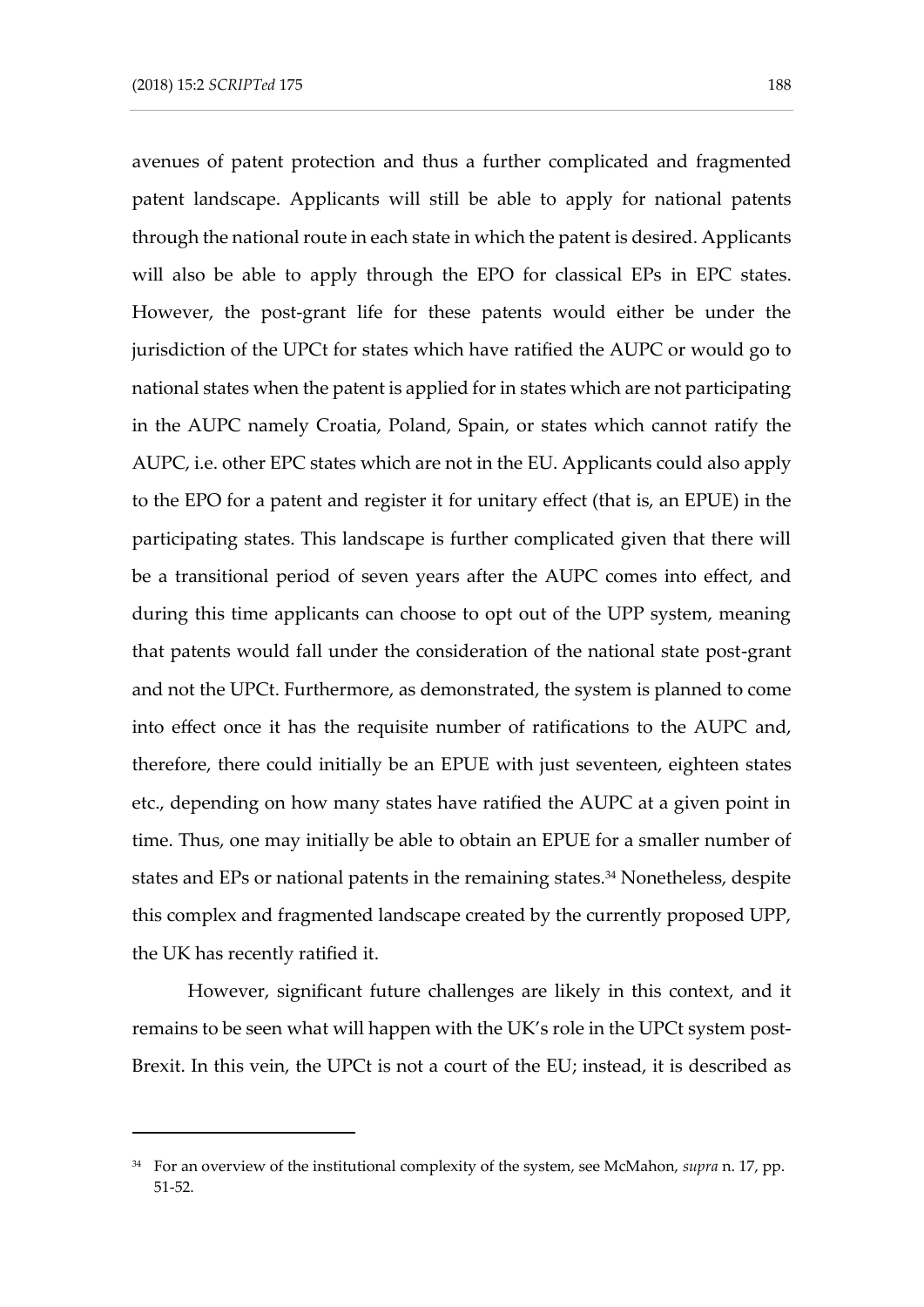being modelled on the Benelux courts,<sup>35</sup> and described in the AUPC<sup>36</sup> as : "a court common to the Contracting Member States and thus subject to the same obligations under Union law as any national court of the Contracting Member States". <sup>37</sup> Nonetheless, although it is an international court and not an EU court *per se*, EU law nevertheless has primacy in decisions of the UPCt<sup>38</sup> and safeguards to ensure this are embedded in the AUPC. For instance, the preamble to the AUPC states that the UPCt:

… as any national court, the Unified Patent Court must respect and apply Union law and, in collaboration with the Court of Justice of the European Union as guardian of Union law, ensure its correct application and uniform interpretation; the Unified Patent Court must in particular cooperate with the Court of Justice of the European Union in properly interpreting Union law by relying on the latter's case law and by requesting preliminary rulings in accordance with Article 267 TFEU. <sup>39</sup>

The preamble also confirms that Contracting States to the AUPC will be responsible for damages arising from an infringement of EU law by the UPCt, including a failure to refer preliminary rulings to the CJEU, and it states that infringements by the UPCt are directly attributable to the Contracting States.<sup>40</sup> Moreover, the preamble refers to the Charter of Fundamental Rights, confirming that this is one of the sources of law applicable within the UPCt.<sup>41</sup> The UPCt thus

-

<sup>40</sup> Preamble, AUPC, p. 5.

<sup>&</sup>lt;sup>35</sup> Jan Brinkhof and Ansgar Ohly, "Towards a unified patent court in Europe" in Justine Pila and Ansgar Ohly (eds.) *The Europeanization of Intellectual Property Law* (Oxford: Oxford University Press, 2013), p. 211.

<sup>&</sup>lt;sup>36</sup> This is an international agreement between participating states and not an EU instrument.

<sup>37</sup> Art. 1, AUPC.

<sup>38</sup> Art. 20 AUPC.

<sup>39</sup> Preamble, AUPC, p. 5.

<sup>41</sup> See McMahon, *supra* n. 17, p. 58.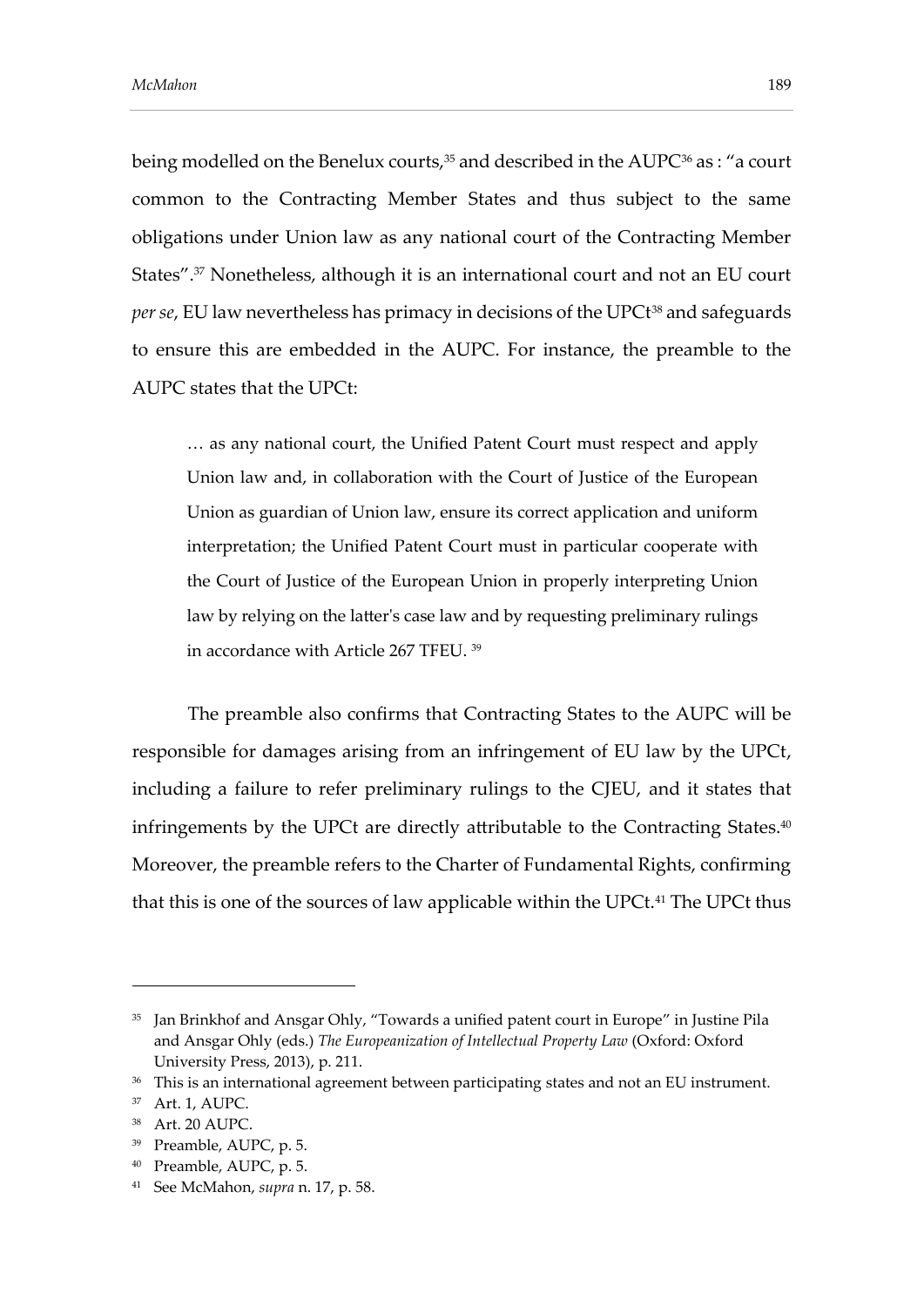has significant links with the EU legal order. Bearing in mind these features, the main challenges for the UK's participation in the UPCt system post-Brexit are considered in parts three and four.

### **3 Roadblock I: The role of the CJEU in the UPP**

Because EU law has primacy within the UPP system $42$  to safeguard its application, the UPCt has links with the CJEU. For instance, Article 21 AUPC provides that decisions of the CJEU are binding on the UPCt. Moreover, the Court of First Instance and the Court of Appeal of the UPCt can make a preliminary referral to the CJEU and if they do so, a stay on proceedings before the UPCt will operate.<sup>43</sup> There are limited EU laws concerning patents and limited substantive provisions in the regulations setting up the EPUE, which was intended to limit the CJEU's influence in this area.<sup>44</sup> However, the Biotechnology Directive 98/44EC sets out substantive EU law governing patents on biotechnological inventions and EU regulations also apply in respect to supplementary protection certificates (SPCs) for medicinal<sup>45</sup> and plant protection

-

http://www.eplawpatentblog.com/2011/November/Robin%2020Jacob%2020Opinion%2020re %2020Arts.pdf (accessed 1 February 2018), at p. 3.

<sup>42</sup> Art. 20, AUPC.

<sup>43</sup> Art. 38 of AUPC which states: "(1) The procedures established by the Court of Justice of the European Union for referrals for preliminary rulings within the European Union shall apply. (2) Whenever the Court of First Instance or the Court of Appeal has decided to refer to the Court of Justice of the European Union a question of interpretation of the Treaty on European Union or of the Treaty on the Functioning of the European Union or a question on the validity or interpretation of acts of the institutions of the European Union, it shall stay its proceedings."

<sup>&</sup>lt;sup>44</sup> Some were critical of giving the CJEU a broader role in substantive patent law in the UPP and the original Arts. 6-8 of the draft regulation on unitary patent protection was removed in an attempt to limit the CJEU's interpretative role in this context. See Stjerna, *supra* n. 13, pp 4-5. See also Brinkhof and Ohly, *supra* n. 35, at p. 251, or Jacob R (2011) Opinion (2 November 2011), available at

<sup>&</sup>lt;sup>45</sup> Regulation concerning the creation of a supplementary protection certificate for medicinal products (1768/92, 18 June 1992).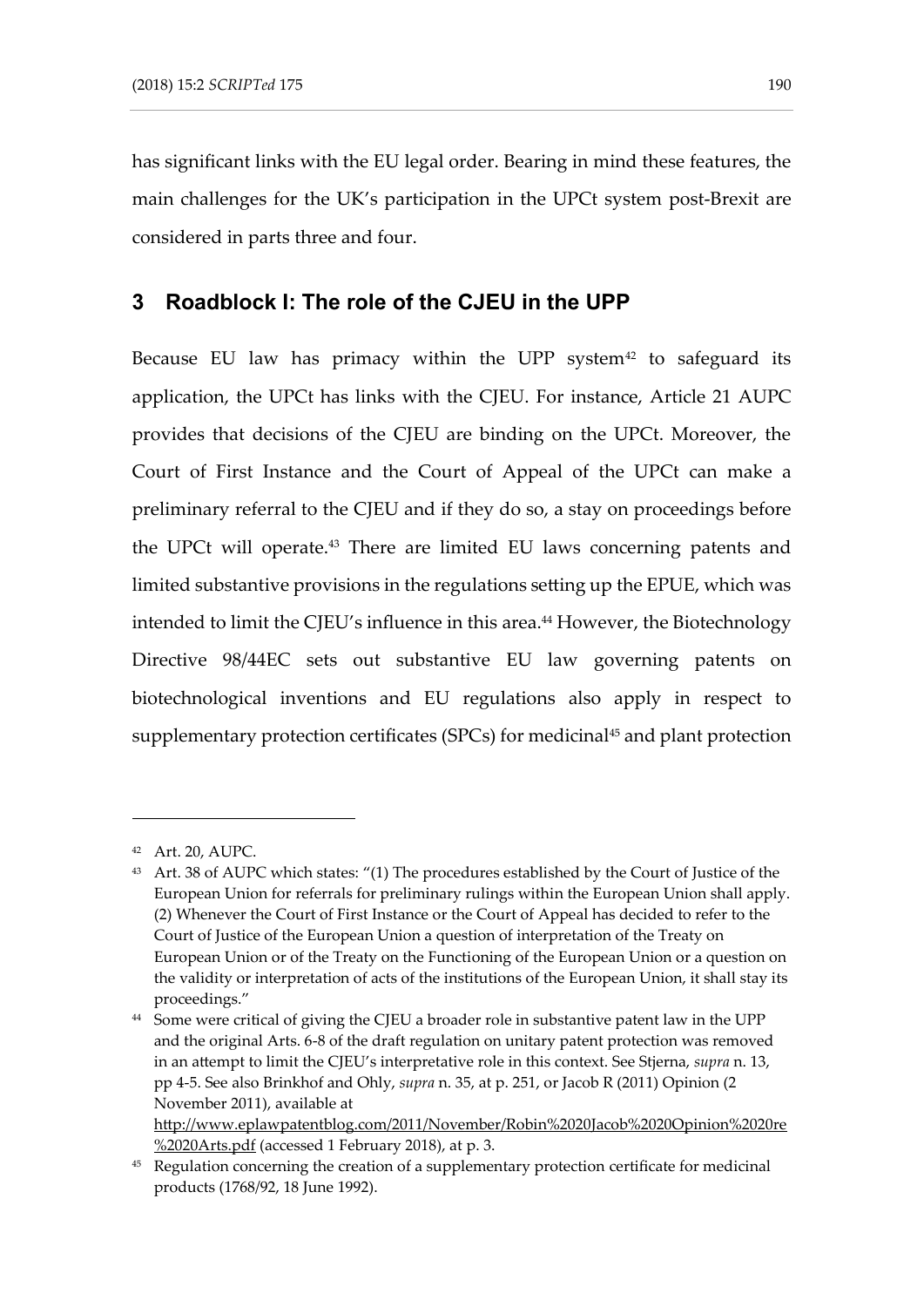products.<sup>46</sup> Thus, the CJEU's influence is more directly evident in such fields. Moreover, doubts have been raised over the extent to which the CJEU's competence has in fact been limited in the operation of the UPCt and, particularly if gaps are left in the current legal framework for its operation, this could result in a broader reach of the CJEU in this context than initially conceived in patent circles.<sup>47</sup> Furthermore, the interaction between patents granted by the UPCt and other areas of EU law, such as competition law<sup>48</sup> and fundamental rights must be borne in mind as these aspects bring patent law, albeit indirectly, under the purview of the CJEU. This point is supported by considering that the Charter of Fundamental Rights is listed in the preamble to the AUPC as one of the sources which the UPCt can refer to.<sup>49</sup>

The role that the CJEU has in the functioning of the UPCt creates significant challenges for the UK's future in the UPP system, particularly because the Brexit whitepaper stated that the UK government intended to "bring an end to the jurisdiction of the CJEU in the UK".<sup>50</sup> Given the role the CJEU has in the UPP system, the UK simply could not be part of the current system without acceding to its jurisdiction in this context post-Brexit. A potential avenue by which the UK could justify an exception for patent law is evident in the whitepaper, which stated that even though the CJEU's jurisdiction in the UK would end, "we will of course continue to honour our international

<sup>&</sup>lt;sup>46</sup> Regulation concerning the creation of a supplementary protection certificate for plant protection products (1610/96, 23 July 1996).

<sup>47</sup> Stjerna, *supra* n. 13, p. 5. See also Thomas Jaeger, "Shielding the Unitary Patent from the ECJ: A Rash and Futile Exercise" (2013) 44(4) *International Review of Intellectual Property and Competition Law* 389-391; Winfried Tilmann, "The UPC Agreement and the Unitary Patent Regulation—construction and application" (2016) 11(7) *Journal of Intellectual Property Law & Practice* 545-558.

<sup>&</sup>lt;sup>48</sup> Hugh Dunlop, "What now for the Unified Patents Court following the Brexit referendum?" (2016) 38(10) *European Intellectual Property Review* 595-597, p. 596.

<sup>49</sup> See AUPC, Preamble. See also McMahon, *supra* n. 17, p. 58.

<sup>50</sup> HM Government Whitepaper, *supra* n. 12, para 2.3.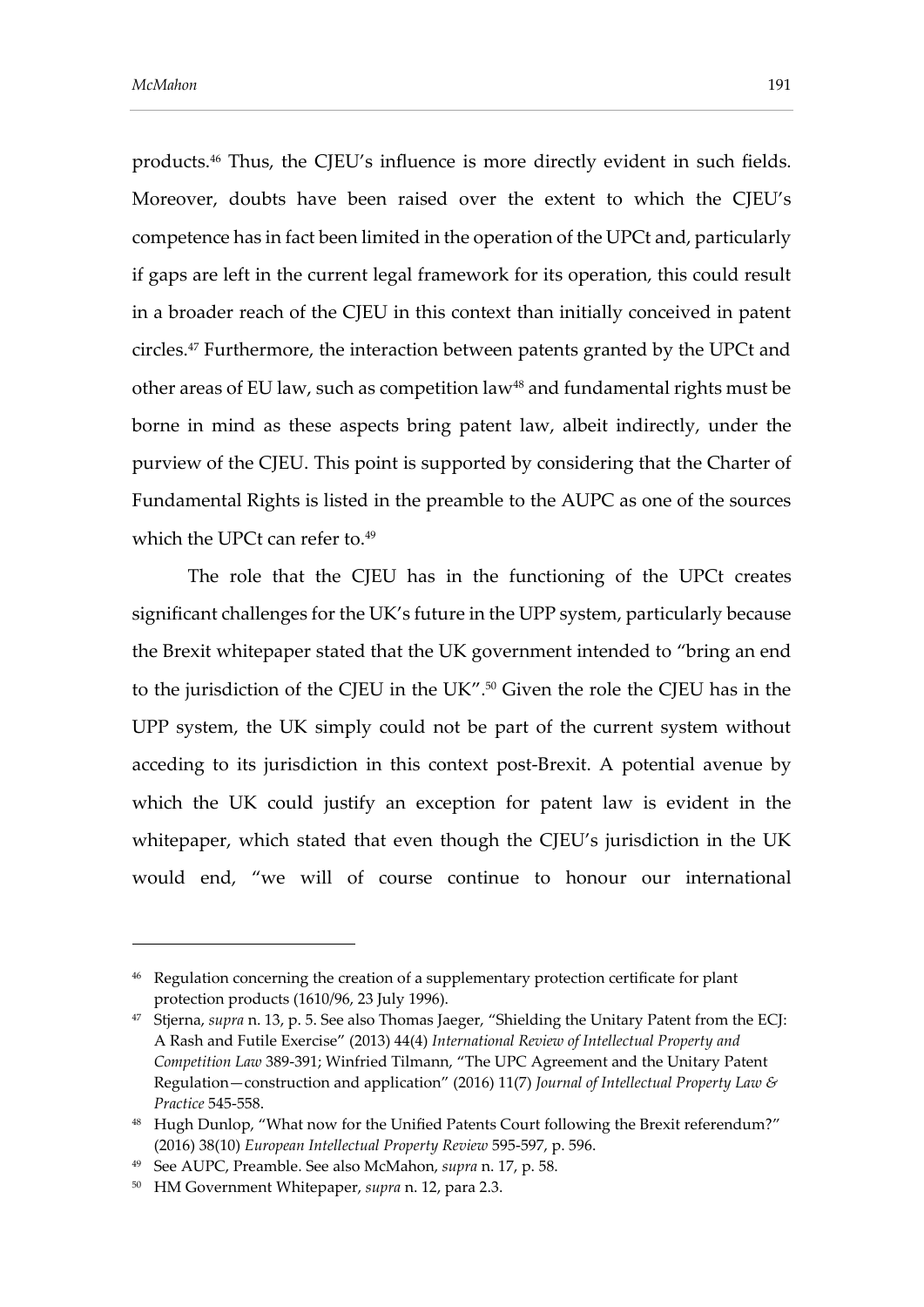commitments and follow international law". <sup>51</sup> The AUPC is an international agreement and not an EU instrument, and it was agreed upon prior to the Brexit referendum. Hence, it could be argued that the UK is merely maintaining this international commitment. The difficulty with this line of argument is that, unlike other international obligations, the operation of the UPCt as set out in the AUPC is directly tied to accepting the CJEU's role within the UPCt system, and it remains to be seen whether in the post-Brexit context it will be possible to negotiate an agreement on this for the UK and even if so, whether this will be politically palatable to the UK or other EU Member States.

Given that one of the aims of the UK government post-Brexit, as emphasised in the whitepaper, is "taking control over of our own laws" <sup>52</sup> and severing the control of the CJEU over domestic law, any suggestion of retaining this jurisdiction even in the field of patent law could be met with political resistance. Indeed, Douglas Carswell, a former member of the UK Independence Party (UKIP),<sup>53</sup> tabled a motion on 9 February 2017 opposing the ratification of the "Protocol, done at Brussels on 14 December 2016, on Privileges and Immunities of the Unified Patent Court". <sup>54</sup> This was accompanied by an online petition against the UK's ratification of the UPP.<sup>55</sup> These attempts to halt the ratification attracted very minor support and ultimately, did not affect the practical passage of relevant legislative orders or the UK's eventual ratification

<sup>51</sup> *Ibid.*

<sup>52</sup> *Ibid.*, para 2.

<sup>53</sup> Carswell quit the UKIP party in March 2017. See "Douglas Carswell quitting UKIP to become independent MP for Clacton" (BBC News, 25 March 2017), available at <http://www.bbc.com/news/uk-politics-39393213> (accessed 1 February 2018).

<sup>&</sup>lt;sup>54</sup> Se[e https://www.parliament.uk/edm/2016-17/940](https://www.parliament.uk/edm/2016-17/940) (accessed 1 February 2018). This attracted just one signature.

<sup>55</sup> Available at<http://techrights.org/2017/02/13/upc-petition-launched/> (accessed 6 December 2017) which had attracted 110 citizen signatures and 24 company signatures.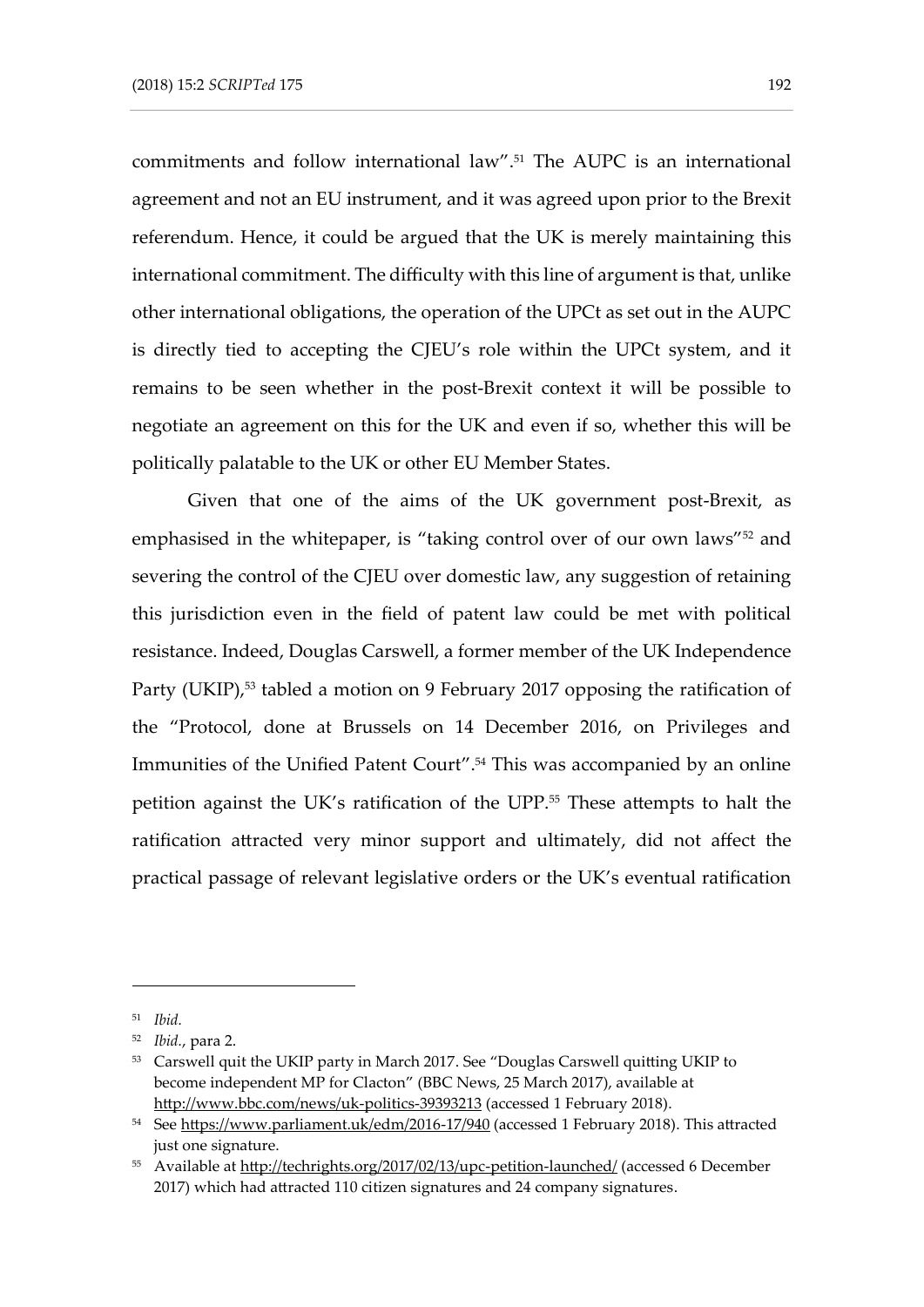of the AUPC on 26 April 2018. <sup>56</sup> Nonetheless, even though the UK has now ratified the AUPC prior to Brexit, it remains to be seen how the role of the CJEU and EU law in the UPCt system will be addressed in future in order for the UK to participate in the AUPC post-Brexit.

# **4 Roadblock II: The Unitary Patent Package – An EU-Members-only club?**

In this vein, to participate in the UPCt system, the UK would have to accept the role of the CJEU in this context, but even if did so, this would still not necessarily guarantee the UK's continued participation in the UPCt scheme post-Brexit. This is because the AUPC currently provides that the UPCt system is open only to EU members and it is questionable whether the system would be compatible with EU law if the UK – once it leaves the EU – is a participant.

In terms of the UPCt, Article 2(b) of the AUPC defines "Member State" as Member State of the EU, and "Contracting State" is defined in Article 2(c) as "a Member State party to this Agreement". This terminology clearly indicates that in its current form the UPCt is only open to EU Member States. As noted the UK as a current EU Member State was able to ratify the AUPC as it is still in the EU.

<sup>56</sup> On 26 June 2017, the draft Unified Patent Court (Immunities and Privileges) Order 2017 was laid before Parliament in Westminster. It was debated and approved by the House of Commons on 4 December 2017, and the House of Lords on 12 December 2017. It was then approved by the Privy Council in February 2018. A similar Scottish order, The International Organisations (Immunities and Privileges) (Scotland) Amendment (No. 2) Order 2017, was approved by the Scottish Parliament on 25 October 2017. The UK's Foreign and Commonwealth Office deposited a formal letter signed by Boris Johnson, the Foreign Secretary with the General Secretariat of the Council of the European Union stating that the UK will be bound by the AUPC and the Unified Patent Court Protocol on Privileges and Immunities on 26th April 2018. See Alan Johnson, "UK ratifies the UPC Agreement" (26 April 2018)<https://www.bristowsupc.com/latest-news/uk-ratifies-the-upc-agreement> (accessed May 2018); See also:

https://publications.parliament.uk/pa/cm201719/cmvote/171204v01.html (accessed 1 February 2018).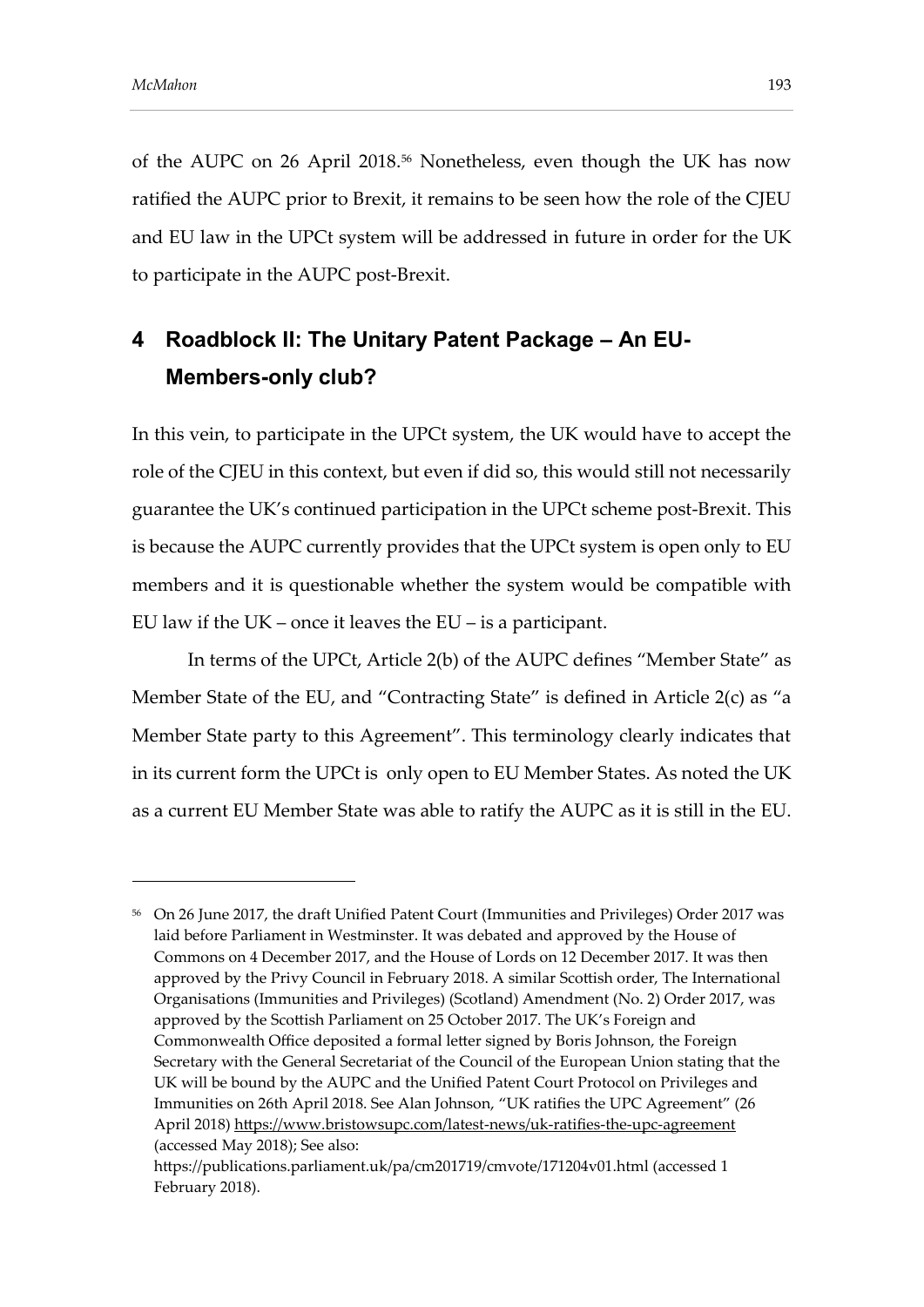However, the system cannot commence until Germany ratifies it and as noted this is currently delayed due to the German constitutional complaint against the AUPC. It is therefore unclear whether the UPCt will come into force before the UK leaves the EU in March 2019. Moreover, even if it does, as noted questions remain about the UK's continued participation in the UPCt system or EPUE post-Brext.

Once the UK officially leaves the EU – after the two-year negotiation period started by the procedure set out in Article 50 of the Lisbon Treaty – absent relevant transitional measures being adopted, the two EU regulations establishing the EPUE will cease to apply in the UK. Therefore, without other international agreements, the UK's entitlement to participate in the EPUE element would also cease, given that these regulations set up the scheme for granting and recognising unitary patents.<sup>57</sup>

Moreover, to safeguard its continued participation in the UPCt, the UK would need to negotiate and agree appropriate international agreements with other Contracting States involved in the AUPC, and the AUPC would need to be amended to expand the definition of member to include the UK as a non-EU state. However, most importantly, any agreement would have to safeguard the primacy of EU law in the UPCt system, <sup>58</sup> otherwise it could be deemed incompatible with EU law.

Opinion 1/09 of the CJEU delivered on 8 March 2011 is instructive in this context as therein the CJEU held that an earlier iteration of a unified patent

<sup>&</sup>lt;sup>57</sup> See Richard Gordon QC and Tom Pascoe, Brick Court Chambers, "Opinion re the Effect of 'Brexit' on the Unitary Patent Regulation and the Unified Patent Court Agreement" (12 September 2016). For alternative arguments see Wouter Pros, "The Unified Patent Court Back on Track Again" (Two Birds, 29 November 2016), available at [https://www.twobirds.com/en/news/articles/2016/global/unified-patent-court-back-on-track](https://www.twobirds.com/en/news/articles/2016/global/unified-patent-court-back-on-track-again)[again](https://www.twobirds.com/en/news/articles/2016/global/unified-patent-court-back-on-track-again) (accessed 1 February 2018).

<sup>58</sup> Gordon and Pascoe, *supra* n. 57, paras. 50 and 52.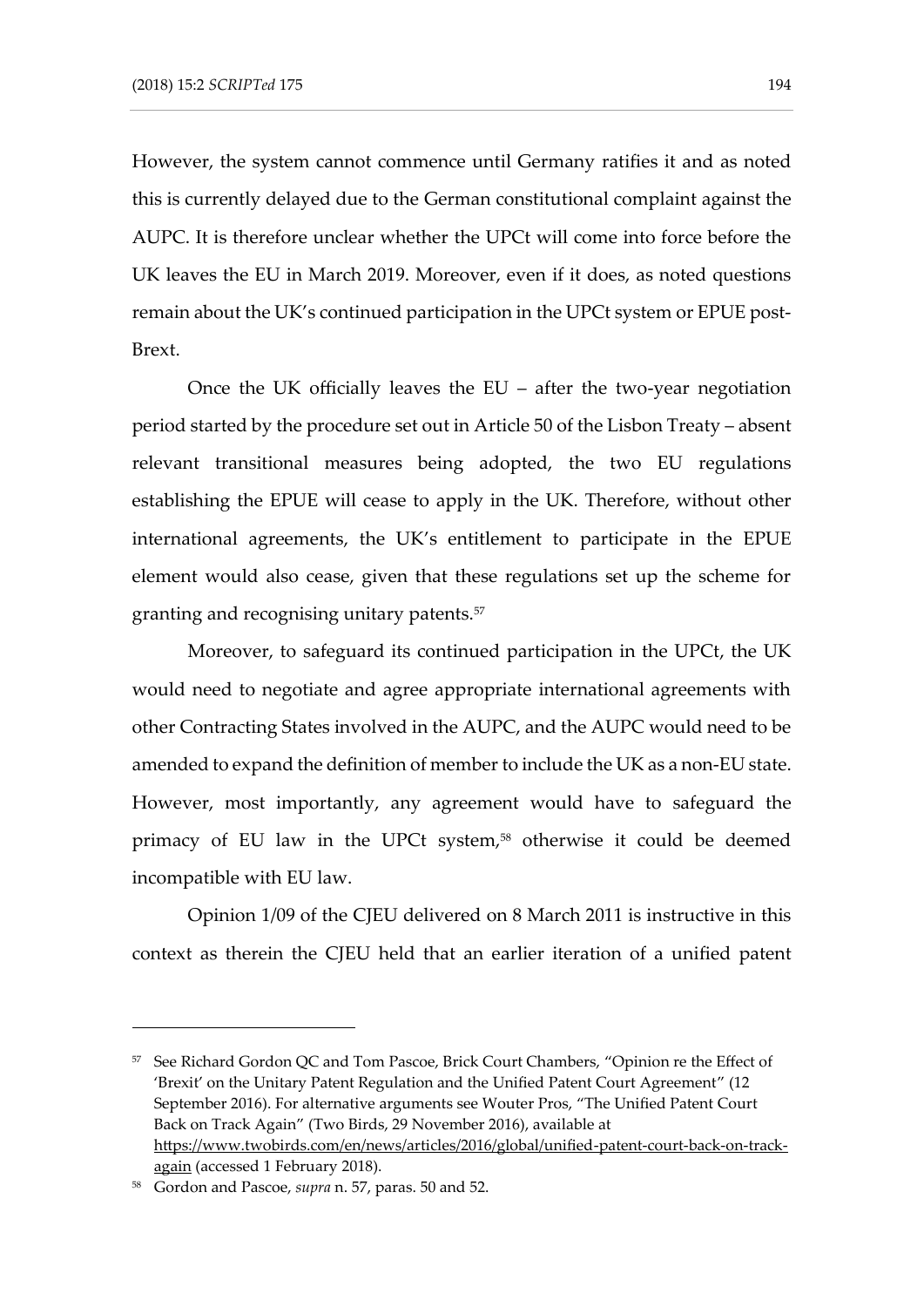litigation system which included EU and non-EU states party to the EPC was incompatible with EU law. The Opinion did not expressly state that a unified patent system would only be compatible with EU law if it involved EU Member States. Nonetheless, the membership of non-EU states in a unified patent system was not the specific question the CJEU was tasked with in Opinion 1/09. Thus, whilst the Opinion does not expressly preclude non-EU Member States from being party to the UPP, there is nothing to guarantee that the CJEU would not reach this conclusion in a future case. At the very least, for the UK's post-Brexit participation in the UPCt system – in its current form – to remain compatible with EU law, it would have to ensure safeguards for the protection of EU law are evident to address issues raised in this context by Opinion 1/09.

The section below critically examines Opinion 1/09, highlighting: 1) the statements in Opinion 1/09 which could be used to argue against non-EU states, including the UK's (post-Brexit) participation in the UPCt system, and 2) that even if the UK were to surpass this issue, minimum safeguards for EU law would have to been adopted by the UK to ensure its post-Brexit participation in the UPCt system addressed concerns raised in Opinion 1/09 and was compatible with EU law.

## **4.1 Opinion 1/09 – Obstacles for the UK's post-Brexit role in the UPCt as a non-EU state**

In Opinion 1/09 the CJEU considered a proposal for the creation of a "Community patent" which would be granted by the EPO. The Community patent would have "equal effect throughout the whole European Union, and could be granted, transferred, declared invalid or lapse in respect of that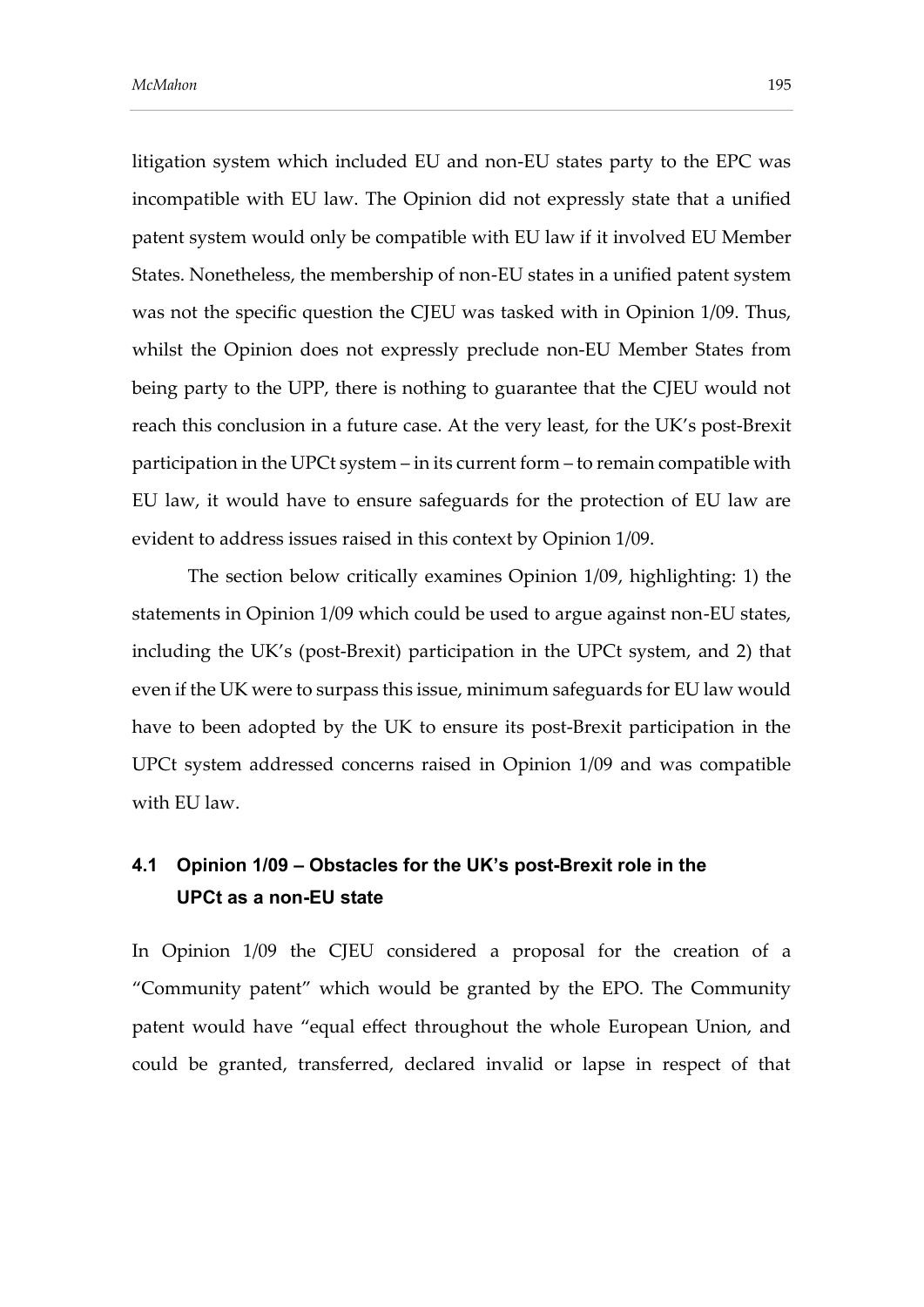territorial area".<sup>59</sup> It was also intended to include an "international agreement to be concluded between the Member States, the European Union and third countries which are parties to the EPC… creating a court with jurisdiction to hear actions related to European and Community patents," <sup>60</sup> the "European and Community Patents Court" (PC). The CJEU was tasked with considering whether the planned agreement creating this unified patent litigation system was compatible with provisions of the Treaty establishing the European Community.<sup>61</sup>

The CJEU held it was incompatible with EU law for several reasons, including: (1) the PC would not be part of the EU legal order and not part of the judicial framework within the EU,<sup>62</sup> yet despite this would have to interpret EU law; <sup>63</sup> (2) relatedly, it would deprive national Member States of their jurisdiction to decide certain aspects of patent law, as the PC would have exclusive jurisdiction in certain areas.<sup>64</sup> This would also deprive national courts of their task of implementing EU law and there would be no way to ensure harmonisation of EU law which is generally provided for by the EU's preliminary referral procedure to the CJEU. The draft agreement allowed for preliminary referrals to the PC but removed this power from national courts; <sup>65</sup> and (3) if the PC was found to be in breach of EU law, the decision would not be capable of being subject to infringement proceedings under EU law, or claims in damages against EU Member States.<sup>66</sup> Thus, proceedings for enforcing compliance with

<sup>59</sup> Opinion 1/09, para. 6.

<sup>60</sup> *Ibid*., para. 7.

<sup>61</sup> *Ibid.*, para. 1.

<sup>62</sup> *Ibid.*, para. 71.

<sup>63</sup> *Ibid.*, para. 78.

<sup>64</sup> *Ibid.*, para. 79.

<sup>65</sup> *Ibid.*, paras. 80-83.

<sup>66</sup> *Ibid.*, para. 86.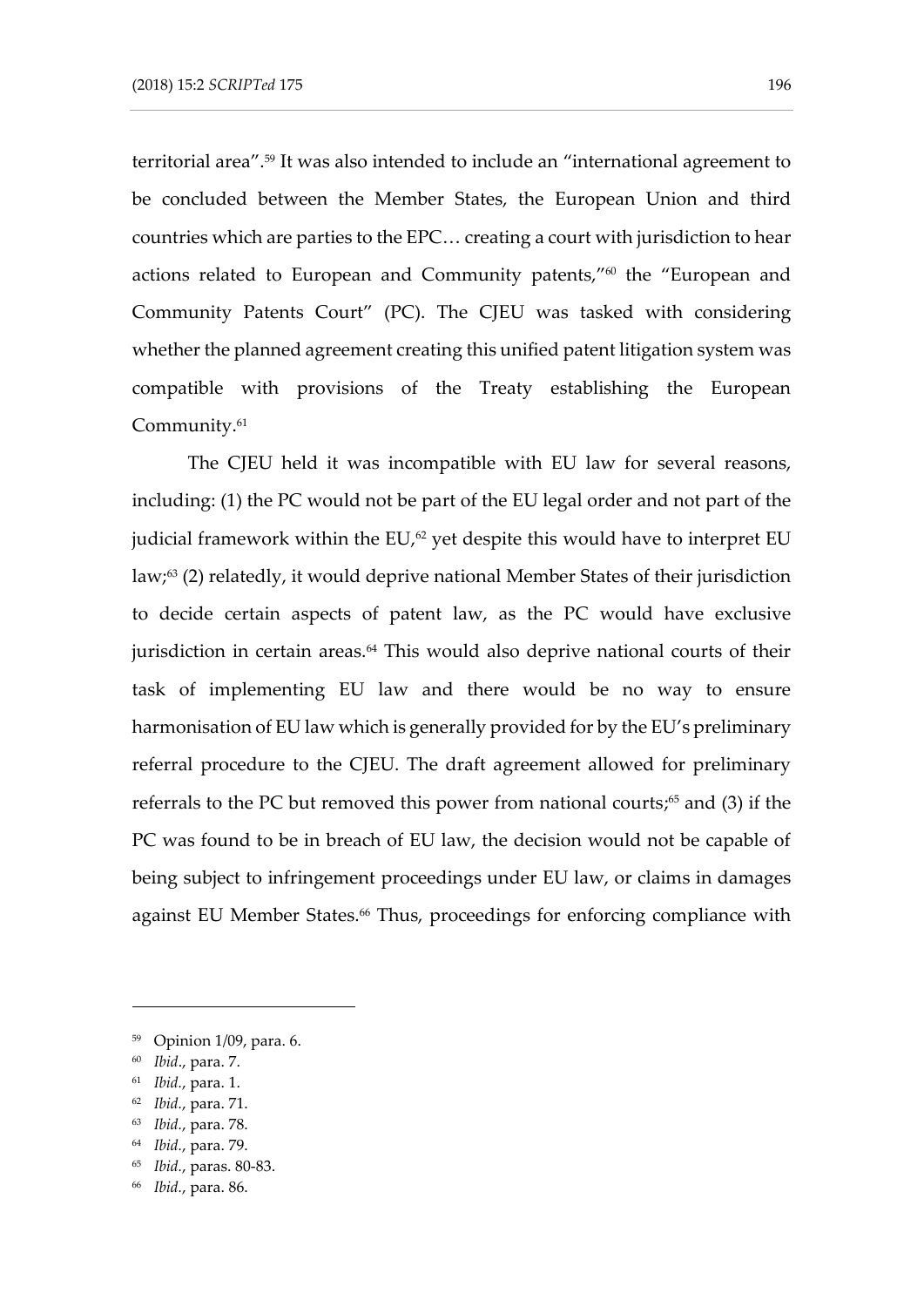agreement."

EU law were absent.<sup>67</sup> Following this opinion, the draft agreement to create a unified patent system was amended which led to the current UPP system which does not include non-EU states.

Notably, following the issuance of Opinion 1/09, the EU's Commission Services issued a paper examining possible solutions for creating a unified patent system in which it stated that the effect of Opinion 1/09 was to exclude membership of third States, <sup>68</sup> i.e. non-EU states. This view does not come from the CJEU, and therefore it is not binding. It has also been strongly criticised as a "misguided" reading of Opinion 1/09, <sup>69</sup> and is certainly a very narrow reading of it. Nonetheless, the revised UPP, following Opinion 1/09, was only open to EU Member States despite the original plan to create a system to include all EPC states – and it is questionable why attempts were not made to address concerns raised by Opinion 1/09 in a way which would also have allowed non-EPC states to remain party to the system. Modifying the system to include only EU Member States was arguably considered the easiest route to address concerns raised in Opinion 1/09, however, the extent to which these concerns are effectively

 $67$  See also discussion of the reasons for the finding of incompatibility with EU law in Gordon and Pascoe, *supra* n. 57, para. 14.

<sup>&</sup>lt;sup>68</sup> See Note from the Presidency to the Council Doc 10630/11, Annex II "Solutions for a Unified Patent Litigation System – The way forward after the Opinion 1/09 of the CJEU, Non Paper of the European Commission", available at <http://register.consilium.europa.eu/doc/srv?l=EN&f=ST%2010630%202011%20INIT> (accessed 1 February 2018) which states at Annex II, p. 7 that: "As a result of opinion 1/09 of the CJEU, it appears that the participation of third countries must be excluded" and, at p. 10, "As set out above, on the basis of the opinion of the CJEU, third states may not participate in this

<sup>69</sup> Jaeger, "Reset and Go", *supra* n. 15; Thomas Jaeger, "Back to Square One? – An Assessment of the Latest Proposals for a Patent and Court for the Internal Market and Possible Alternatives" (2012) *International Review of Intellectual Property and Competition Law* 286, p. 296.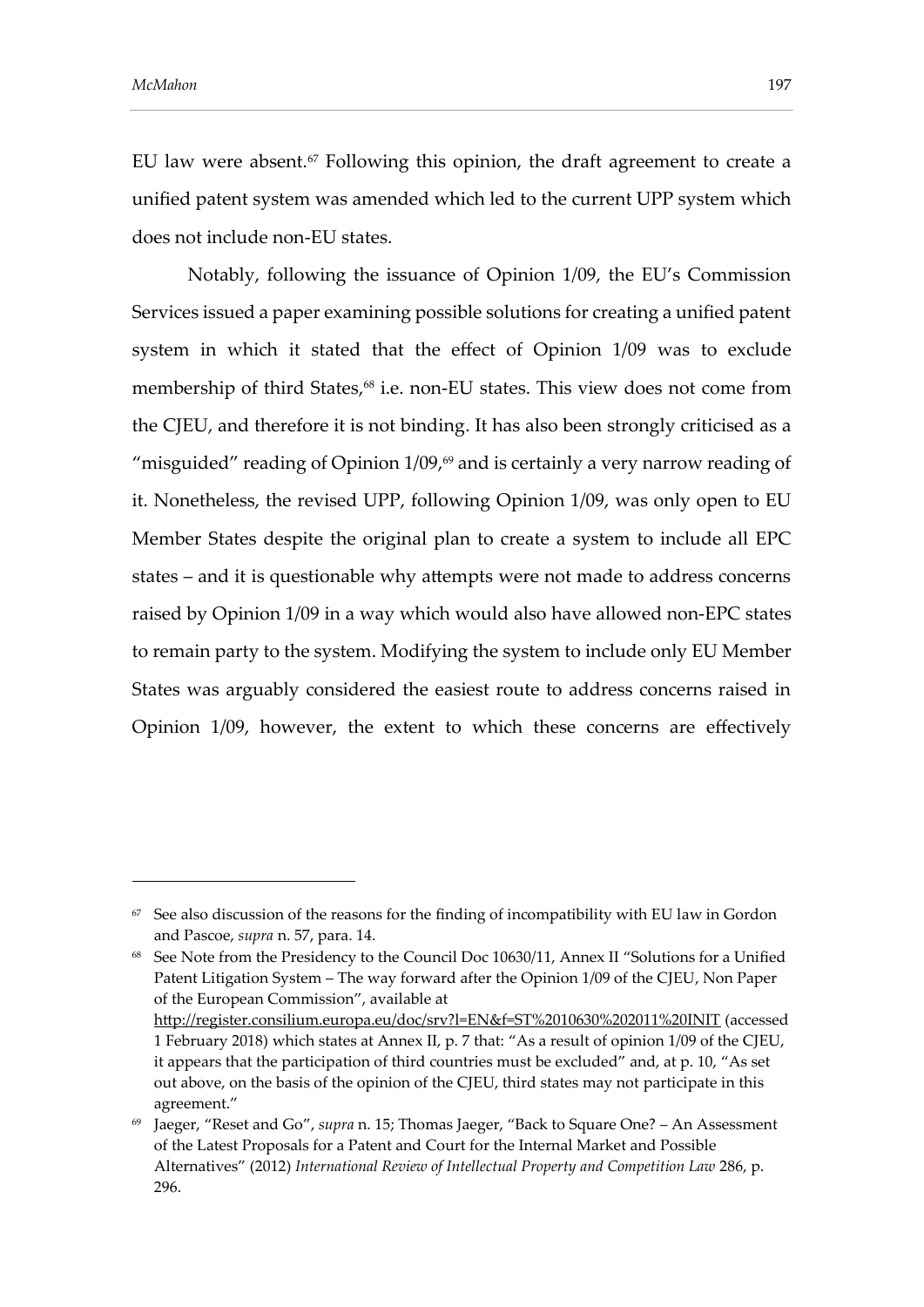addressed, and to which the current proposal is compatible with EU law, remain subject to question. $^{70}$ 

Nonetheless, several statements in Opinion 1/09 demonstrate that non-EU states' membership of the UPP system would be open to challenge in terms of compatibility with EU law, and this in turn would depend on the guarantees for EU law present in any such system. For instance, the CJEU noted that EU MSs are obliged by reason of "the principle of sincere cooperation, set out in the first paragraph of Article 4(3) TEU, to ensure, in their respective territories, the application of and respect for European Union law". <sup>71</sup> Furthermore, it stated that: "[t]he national court, in collaboration with the Court of Justice, fulfils a duty entrusted to them both to ensuring that in the interpretation and application of the Treaties, the law is observed" <sup>72</sup> and later that "[t]he judicial system of the European Union is moreover a complete system of legal remedies and procedures designed to ensure review of the legality of acts of the institutions." 73 Following the UK's withdrawal from the EU, and without further transitional or other agreements being put in place to the contrary, the UK would be outside the EU judicial system therefore the legal remedies and procedures designed to ensure legality of EU law would not bind the UK. It would also not have a duty of "sincere cooperation" once it ceased to be a national EU Member State. Hence, these safeguards would not apply, and the criticisms raised in Opinion 1/09 against the PC proposal, could therefore also be raised against the UPP system with the UK as a participant in it post-Brexit.

Furthermore, the CJEU in Opinion 1/09 stated that the planned PC could be distinguished from the Benelux Court as:

<sup>70</sup> Jaeger, "Reset and Go", *supra* n. 15, p. 273.

<sup>71</sup> Opinion 1/09, para. 68.

<sup>72</sup> *Ibid.*, para. 69.

<sup>73</sup> *Ibid.*, para. 70.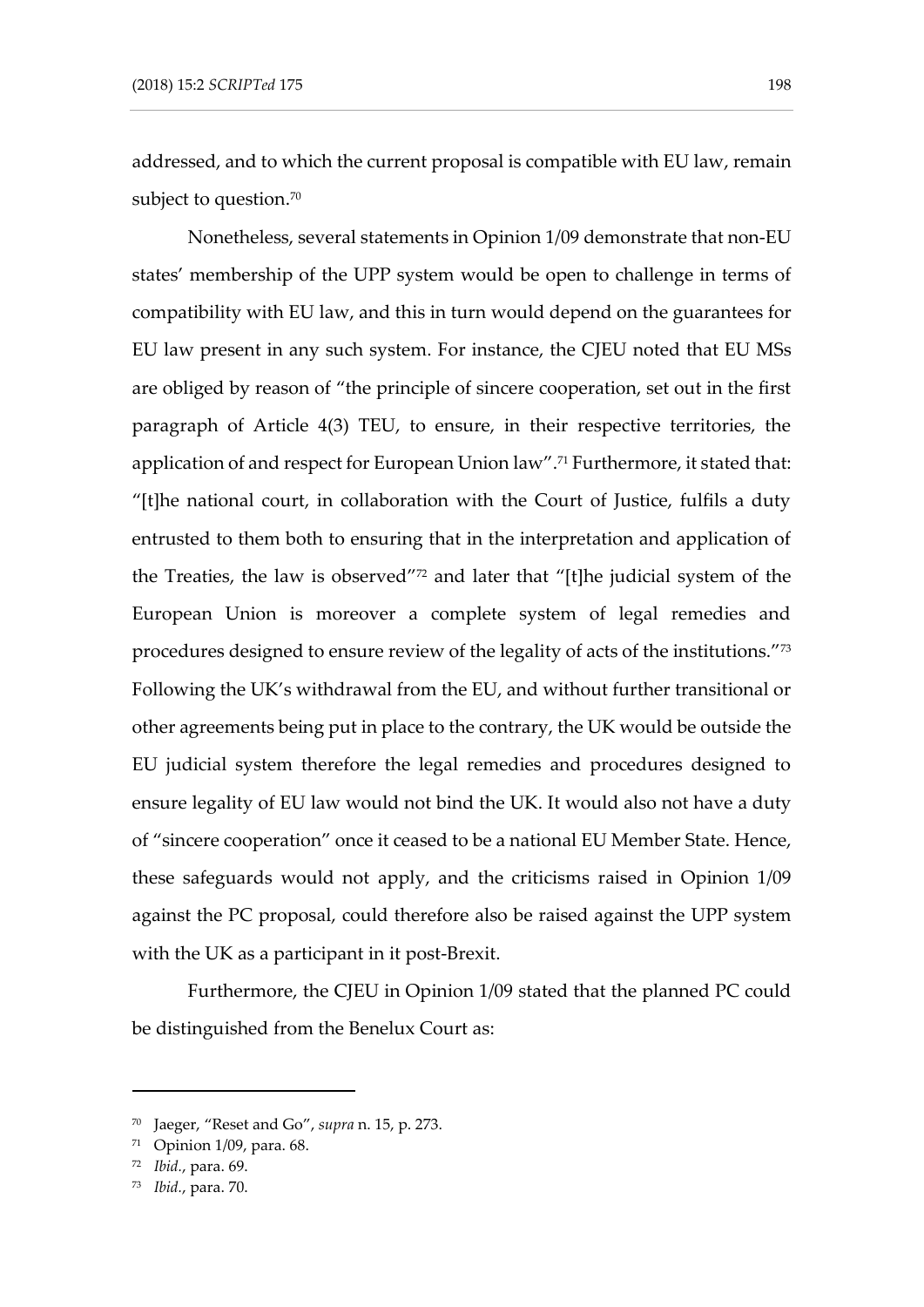the Benelux Court is a court common to a number of Member States, situated, consequently, within the judicial system of the European Union, its decisions are subject to mechanisms capable of ensuring the full effectiveness of the rules of the European Union. 74

In the currently proposed UPP, the UPCt has been designed as a court common to member states of the EU and akin to the Benelux court to address this point.<sup>75</sup> However, if the UK were a participant of the UPCt system post-Brexit it would change the position of the court as it would no longer be a court common to EU Member States given that the UK would then fall outside the EU legal order. This would raise further questions on the compatibility with EU law of the currently proposed system and could increase the likelihood of the UPCt system being challenged before the CJEU after it comes into effect.

## **4.2 Opinion 1/09 – Minimum safeguards to ensure compatibility with EU law**

Nonetheless, it has been argued by Gordon and Pascoe<sup>76</sup> that the UK could potentially continue to participate in the AUPC and therefore UPCt system post-Brexit provided it adopted safeguards for EU law in the patent field to address Opinion 1/09. To do so, at a minimum the UK would need to ensure: (1) the primacy of EU law in the operation of the system in the UK. In this vein, Gordon and Pascoe argue it would be necessary for the UK to ensure EU law is accepted in "its entirety" <sup>77</sup> in patent disputes under the jurisdiction of the UPCt for

<sup>74</sup> *Ibid.*, para. 82.

 $75$  This has been criticised by Jaeger, who argues that the extent to which the proposed UPCt embodies the features of a Benelux type court is questionable, given the lack of links between the UPCt and national courts, amongst other features. See Jaeger, "Reset and Go", *supra* n. 15, p. 273.

<sup>76</sup> See also Gordon and Pascoe, *supra* n. 57, paras. 72-102.

<sup>77</sup> *Ibid.*, para. 76.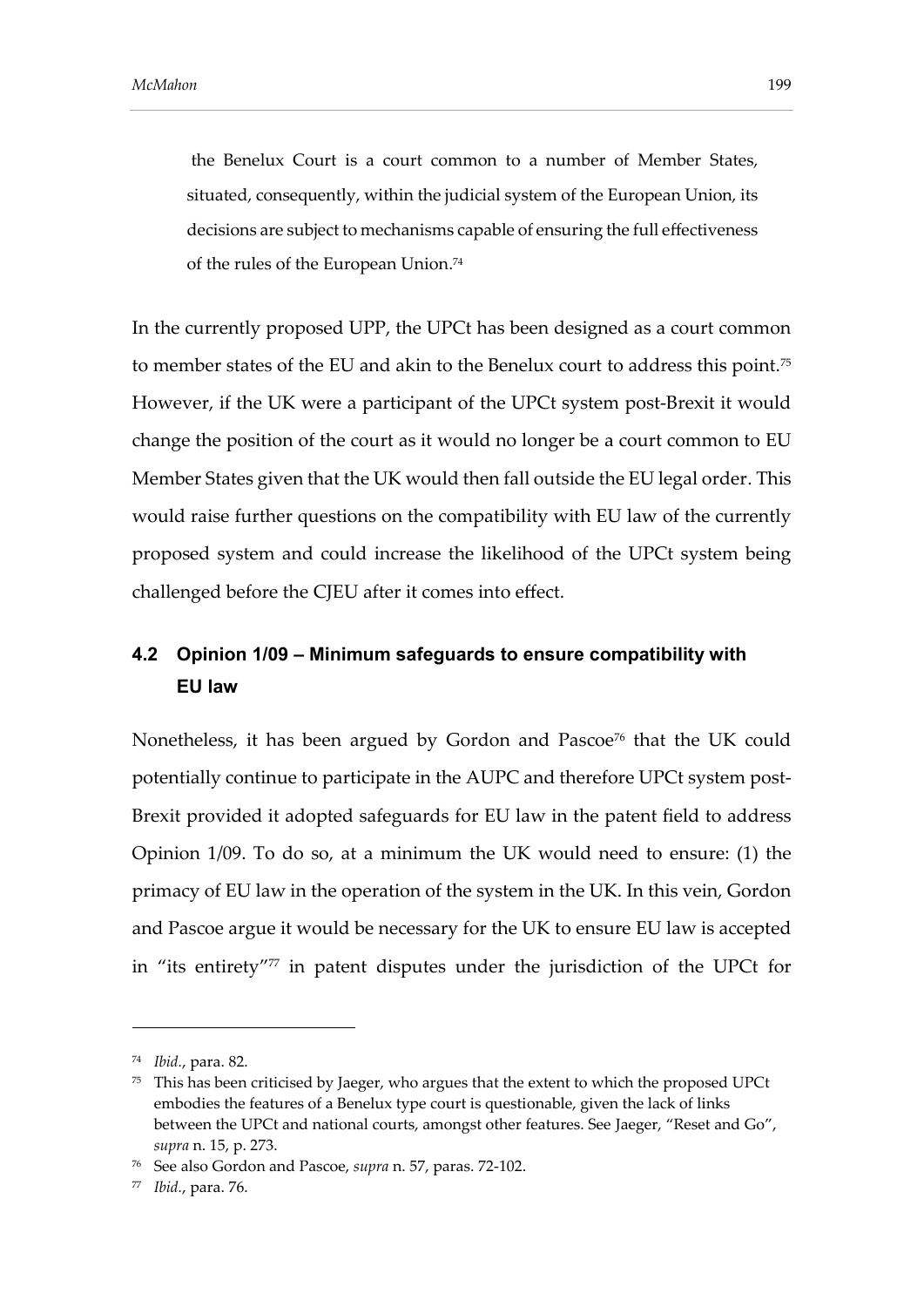example by accepting relevant EU competition law, fundamental rights etc., alongside substantive EU patent provisions, for example the Biotechnology Directive; (2) a system of preliminary referral for patent law would be necessary to ensure the harmonised interpretation of EU law. This would require careful consideration of EU law on preliminary referral procedures currently set out in Article 267 TFEU which provides that the CJEU has jurisdiction to give such rulings where questions are raised by a "court or tribunal of a Member State". 78 The UK would cease to be a Member State of the EU at the end of its withdrawal from the EU so the CJEU would not have jurisdiction under Article 267 to accept referrals from the UK. However, Gordon and Pascoe argue that subject to an international agreement which the Union was party to, the CJEU could be vested with jurisdiction to accept preliminary references from the non-EU states' courts; <sup>79</sup> (3) finally, there would need to be a way to ensure the UK could be subject to infringement proceedings for failing to comply with EU law in this context, to ensure that private parties can obtain damages for breaches. The CJEU only has jurisdiction to hear infringement actions against EU Member States under arts. 258, 259, and 260 TFEU.<sup>80</sup> Again Gordon and Pascoe argue that the jurisdiction of the CJEU could be expanded by way of an international agreement between the EU and the UK as a non-EU state<sup>81</sup> and, if it were, a provision could be included to address the infringement issue.

If adopted, these measures could help to safeguard the UK's place in the UPCt system post-Brexit by ensuring it is compatible with EU law. However,

<sup>78</sup> *Ibid.*, para. 84.

<sup>79</sup> Gordon and Pascoe, *supra* n. 57, para. 86. Art. 16(2) of the ECAA (European Common Aviation Area Agreement) provides a precedent for this and the authors argue that a similar argument could be used to allow the UK to participate in the UPP.

<sup>80</sup> *Ibid*, para. 78.

<sup>81</sup> *Ibid.*, paras. 80 and 86.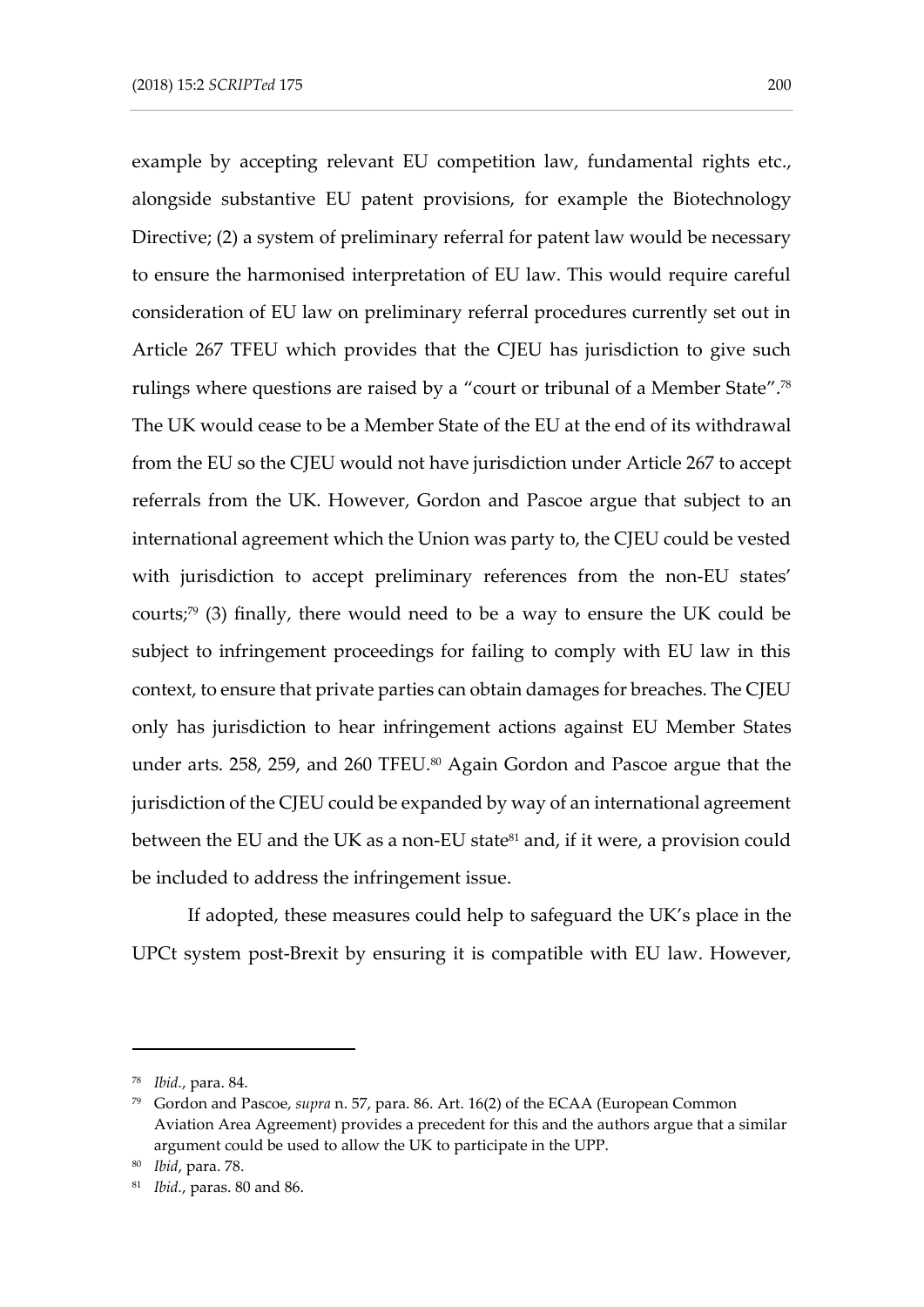these measures are likely to be difficult to negotiate and implement, and it is highly questionable whether they would be politically palatable for the UK or for other EU Member States considering the broader context of the Brexit debate. Moreover, the relevant agreements and amendments to the AUPC which would be required would likely take considerable time to conclude and to implement.

Furthermore, given the statements highlighted from Opinion 1/09 and the previous narrow reading of that Opinion by the Commission, after the UK leaves the EU if it is in the UPCt system and this system has commenced, the compatibility of the system with EU law would almost inevitably be challenged before the CJEU. Based on the foregoing, if a narrow reading of Opinion 1/09 was applied, the CJEU could likely find the UK's participation post-Brexit – as a non-EU state – of the UPCt incompatible with EU law. Indeed, Gordon and Pascoe also expressly acknowledge this point stating, in their view, that it

would be constitutionally possible for the UK to continue to participate in the UPCA after "Brexit", so long as it signs up to all of the provisions of the Agreement which protect EU constitutional principles. However, there is a risk that the CJEU would reach the opposite conclusion.<sup>82</sup>

Moreover, it is important to consider whether all these further compromises which would be required for the UK to continue to participate in the UPCt post-Brexit are worthwhile. Arguably, instead of focusing on how to position the UK in such a way as to allow continued participation, we should be thinking about whether the rules for participation and current shape of the UPP scheme needs to be changed to offer a more inclusive unitary patent system. If we are considering solutions to enable ongoing UK participation in the UPCt system

<sup>82</sup> *Ibid.*, para. 134(b).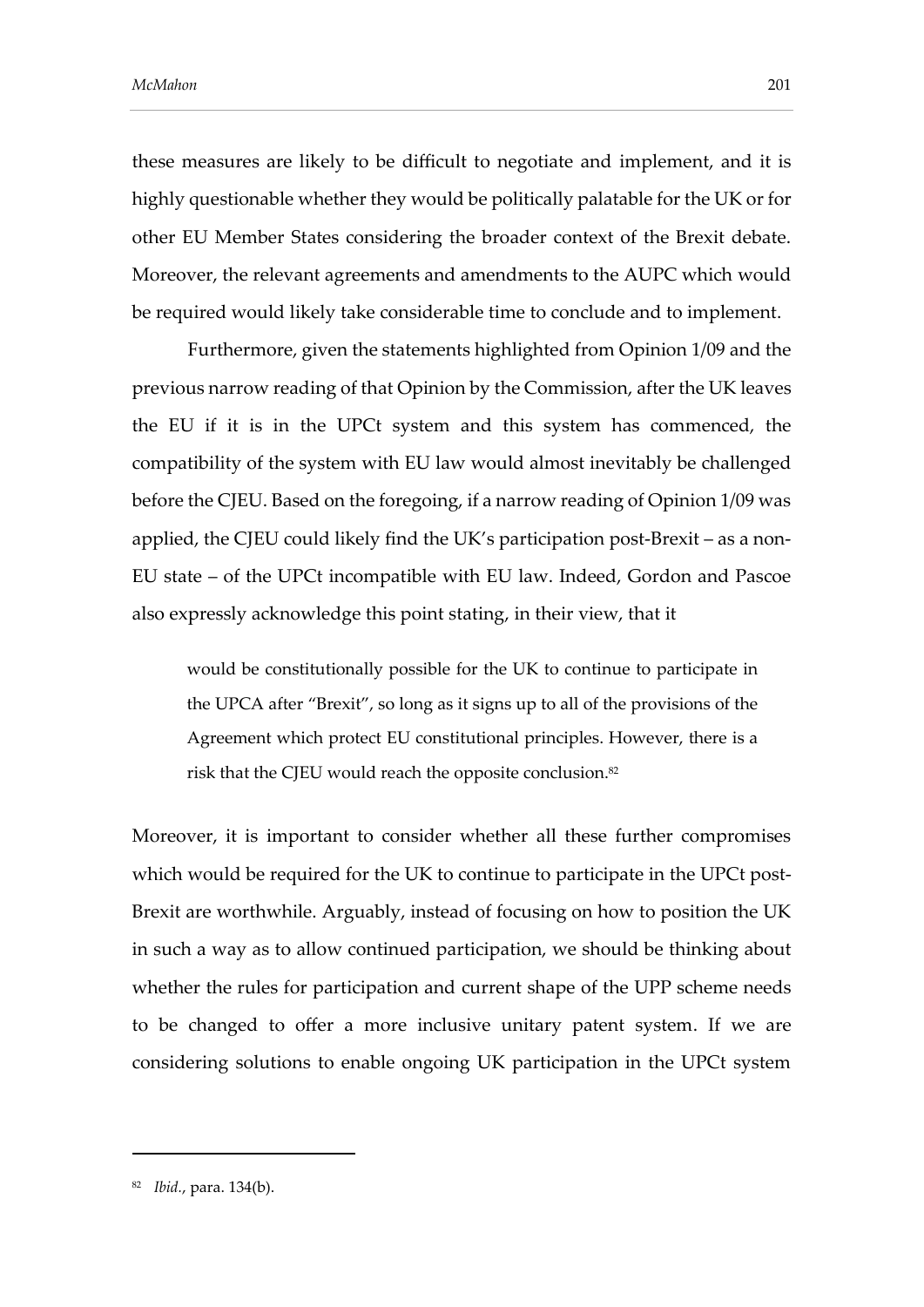post-Brexit when it will be a non-EU Member State, surely, it would be more prudent to consider alongside this how other non-EU States who are party to the EPC could also participate in the current UPP or a similar but reconfigured unified patent system.

### **5 Consequences of UK non-participation in the UPP**

The foregoing has demonstrated some of the main hurdles which remain for the UK's participation in the UPP post-Brexit. This issue has significant implications, because if the UPCt or EPUE were to go ahead in their current form without the UK participation post-Brexit, this would have adverse consequences both for the UK and the UPP system more generally.

Four main consequences can be identified in this context. Firstly, looking to practical consequences from a UK perspective, the central division of the UPCt responsible for human necessities, <sup>83</sup> chemistry, and metallurgy is currently set to be based in London, <sup>84</sup> with the two other branches based in Munich and Paris. The UK IPO has already leased a space to host this branch, $85$  and has advertised for judges to sit there. <sup>86</sup> However, given the UK is leaving the EU questions have been raised on whether it should retain this seat of the UPCt and other locations,

<sup>83</sup> As defined by Section A WIPO International Patent Classification of WIPO sections which includes pharmaceutical, foodstuffs, agriculture, personal or domestic articles, and also medical devices, implements for diagnosis surgery, see generally: WIPO definition of Human Necessities -

[http://web2.wipo.int/classifications/ipc/ipcpub/?notion=scheme&version=20170101&symbol=](http://web2.wipo.int/classifications/ipc/ipcpub/?notion=scheme&version=20170101&symbol=none&menulang=en&lang=en&viewmode=f&fipcpc=no&showdeleted=yes&indexes=no&headings=yes¬es=yes&direction=o2n&initial=A&cwid=none&tree=no&searchmode=smart) [none&menulang=en&lang=en&viewmode=f&fipcpc=no&showdeleted=yes&indexes=no&he](http://web2.wipo.int/classifications/ipc/ipcpub/?notion=scheme&version=20170101&symbol=none&menulang=en&lang=en&viewmode=f&fipcpc=no&showdeleted=yes&indexes=no&headings=yes¬es=yes&direction=o2n&initial=A&cwid=none&tree=no&searchmode=smart) [adings=yes&notes=yes&direction=o2n&initial=A&cwid=none&tree=no&searchmode=smart](http://web2.wipo.int/classifications/ipc/ipcpub/?notion=scheme&version=20170101&symbol=none&menulang=en&lang=en&viewmode=f&fipcpc=no&showdeleted=yes&indexes=no&headings=yes¬es=yes&direction=o2n&initial=A&cwid=none&tree=no&searchmode=smart) (last accessed February 2018).

<sup>84</sup> Art. 7(2), Agreement on Unified Patent Court.

<sup>85</sup> Clive Cookson, "Britain to ratify single European patent system" (Financial Times, 28 November 2016).

<sup>86</sup> Eanna Kelly, "EU will find a way to keep UK in unitary patent says EPO chief" (Science Business, 7 March 2017), available at [https://sciencebusiness.net/news/80167/EU-will-find-a](https://sciencebusiness.net/news/80167/EU-will-find-a-way-to-keep-UK-in-unitary-patent%2C-says-EPO-chief)[way-to-keep-UK-in-unitary-patent%2C-says-EPO-chief](https://sciencebusiness.net/news/80167/EU-will-find-a-way-to-keep-UK-in-unitary-patent%2C-says-EPO-chief) (accessed 1 February 2018).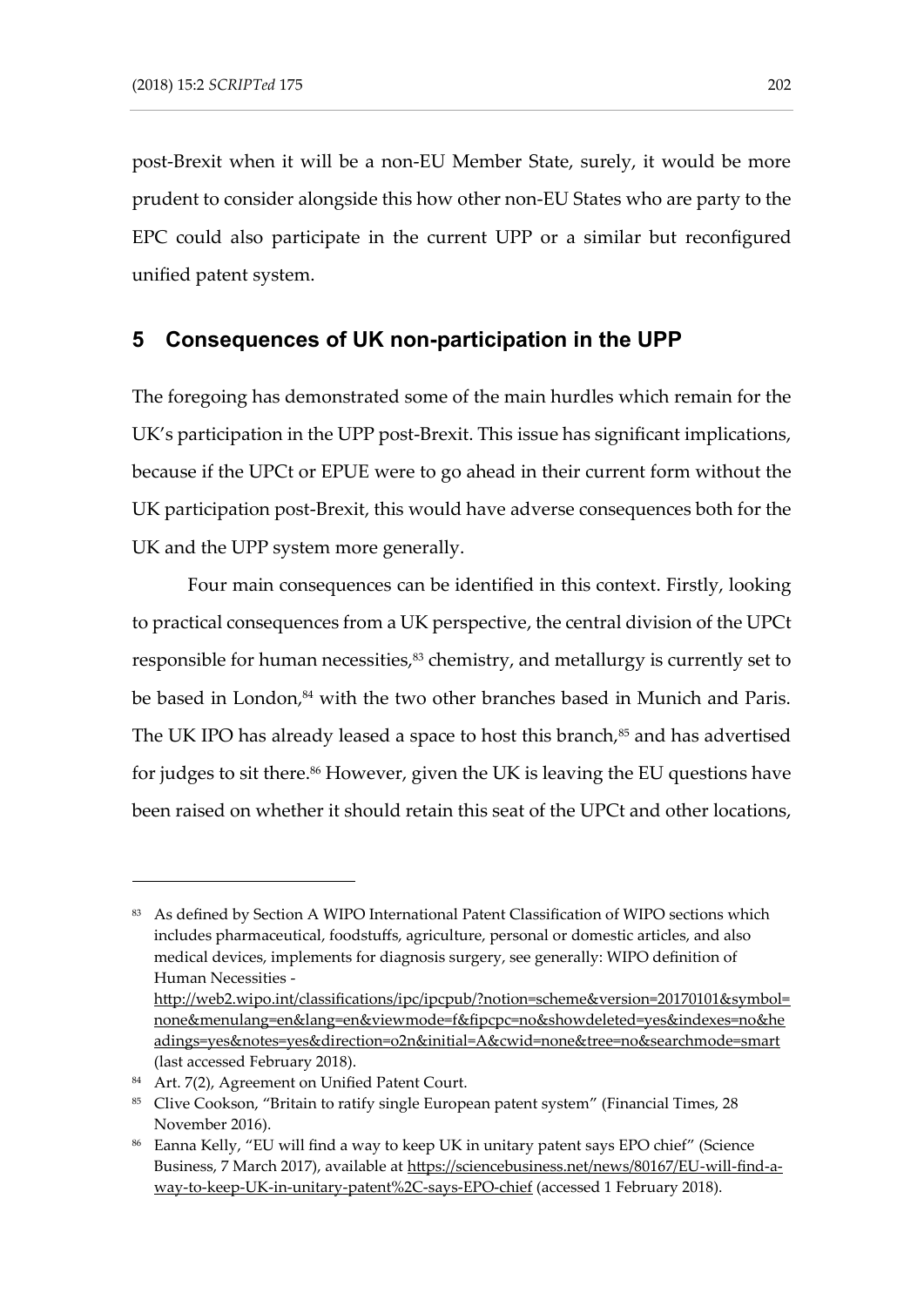including Milan, <sup>87</sup> have been discussed as an alternative. If the Central Division of the UPCt moved to another country in future, this would give rise to a considerable loss of legal and advisory work associated with patent litigation in this court. The loss of revenues to the UK if the London branch was moved to another country were estimated in 2012 to be in the range of £545-£1,936 million per year. <sup>88</sup> There would also be indirect losses, including of expenditure from court employees and others associated with the court in London, <sup>89</sup> and it would result in costs for UK clients to travel to another location to access the Central Division.

The EPO has stated that the London branch will go ahead because the UPCt is not an EU agency. <sup>90</sup> Rather, it is an international court formed outside the EU legal framework. This contrasts to the position of the European Medicines Agency and European Banking Authority which will be relocated by the Brexit deadline.<sup>91</sup> However, Benoit Battistelli, President of the EPO, has been reported as stating that "nobody knows" what will happen to the London branch in the future, since whilst legally it could remain in London because it is not an EU

88 FTI Consulting, "Economic Impact of Alternative Locations for the Central Divisions of the Unified Patent Court" (28 May 2012), available at [http://www.citysolicitors.org.uk/attachments/article/115/20121019-UPC-location-report](http://www.citysolicitors.org.uk/attachments/article/115/20121019-UPC-location-report-version-for-publication-30-May-2012.pdf)[version-for-publication-30-May-2012.pdf](http://www.citysolicitors.org.uk/attachments/article/115/20121019-UPC-location-report-version-for-publication-30-May-2012.pdf) (accessed 1 February 2018), para. 1.4.

<sup>87 &</sup>quot;Seat Central Division Unified Patent Court cannot be outside EU" (Kluwer News Blog, 2 February 2017), available at [http://kluwerpatentblog.com/2017/02/02/seat-central-division](http://kluwerpatentblog.com/2017/02/02/seat-central-division-unified-patent-court-cannot-be-outside-eu/)[unified-patent-court-cannot-be-outside-eu/](http://kluwerpatentblog.com/2017/02/02/seat-central-division-unified-patent-court-cannot-be-outside-eu/) (accessed 1 February 2018); Mathew Field, ""Milan is a natural candidate': Italian IP lawyers target London Patents court post Brexit" (Legal Business Blog, 4 October 2016), available at [http://www.legalbusiness.co.uk/index.php/lb-blog-view/7697-milan-is-a-natural-candidate](http://www.legalbusiness.co.uk/index.php/lb-blog-view/7697-milan-is-a-natural-candidate-italian-ip-lawyers-target-london-patents-court-post-brexit)[italian-ip-lawyers-target-london-patents-court-post-brexit](http://www.legalbusiness.co.uk/index.php/lb-blog-view/7697-milan-is-a-natural-candidate-italian-ip-lawyers-target-london-patents-court-post-brexit) (accessed 1 February 2018).

<sup>89</sup> *Ibid*., paras. 1.6-1.8.

<sup>90</sup> See Jorge Valero, "EU patent court to remain in London despite Brexit...for now" (EurActiv, 19 June 2017), available at [https://www.euractiv.com/section/uk-europe/news/eu-patent](https://www.euractiv.com/section/uk-europe/news/eu-patent-court-to-remain-in-london-despite-brexit-for-now/)[court-to-remain-in-london-despite-brexit-for-now/](https://www.euractiv.com/section/uk-europe/news/eu-patent-court-to-remain-in-london-despite-brexit-for-now/) (accessed 1 February 2018).

<sup>&</sup>lt;sup>91</sup> See Laurence Peter, "EU prepares to move two agencies from London" (BBC News, 23 June 2017), available at<http://www.bbc.com/news/world-40381320> (accessed 1 February 2018).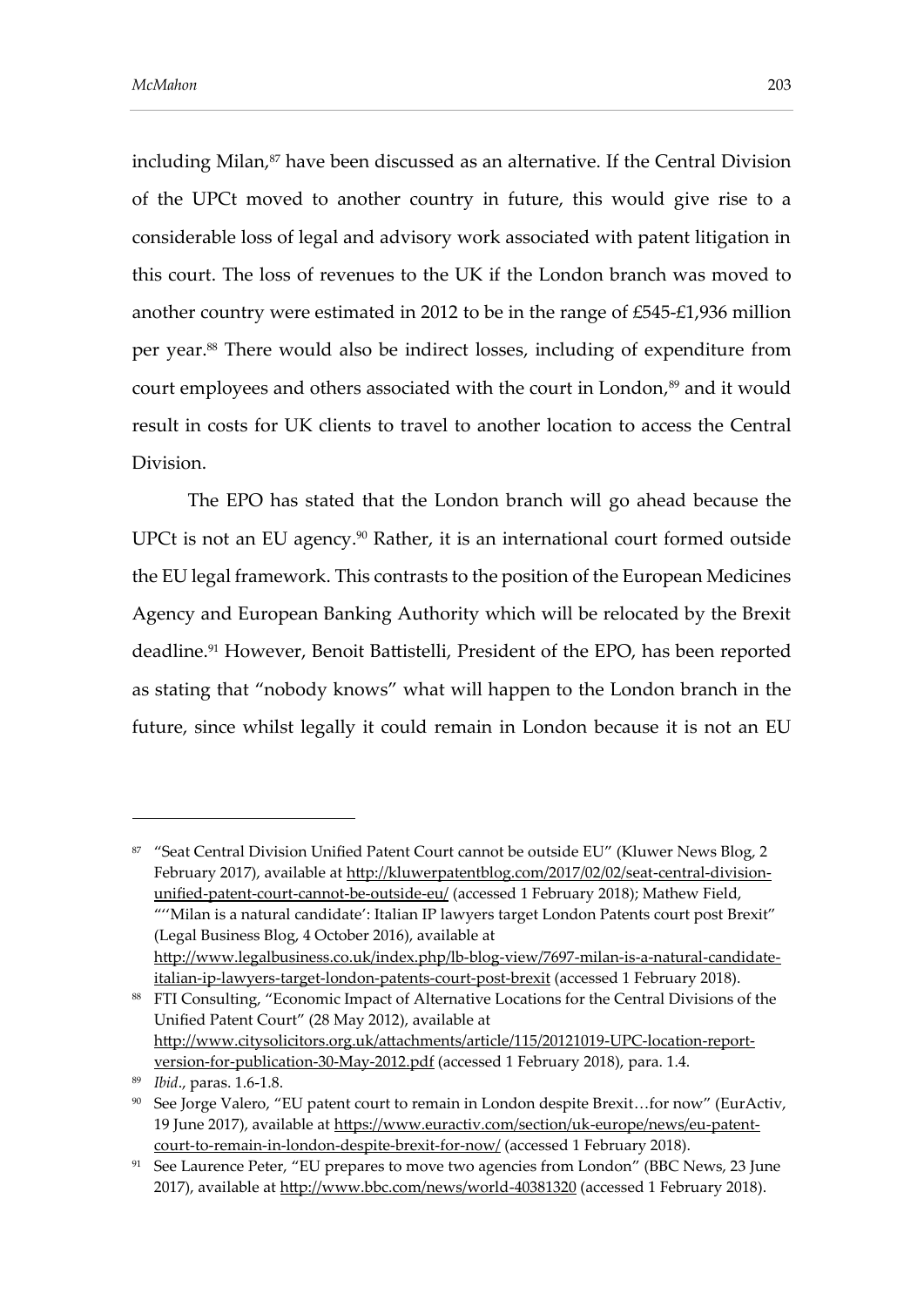agency, from a political and economic point of view it could be a different matter.<sup>92</sup>

Furthermore, the legal issues with retaining the London branch are also uncertain, because whilst the UPCt is an international court, as discussed in part 5 above it has links with the CJEU, and EU law has primacy in its functioning. Thus, it would lead to the unusual position that a State which is not party to the EU would host a branch of the UPCt which would apply EU law in its functioning. Furthermore, although there is limited substantive EU law in the regulations setting up the UPP, existing EU law such as the Biotechnological Directive 98/44EC and regulations<sup>93</sup> on supplementary protection certificates (SPCs) – the latter regulations on SPCs do not apply to unitary patents, however the European Commission is currently working on articulating SPC protection for unitary patents<sup>94</sup> – bring matters under the purview of EU law. Given that the London branch deals specifically with pharmaceuticals and human necessities, it is likely to have a role in such areas falling within substantive EU law.

Secondly, in terms of consequences for patent applicants, if the EPUE proceeds without the UK being party to it, this will retain higher costs for those seeking a patent in the UK and other EPC states, which the EPUE was designed to reduce. This is because if the UK is not in the EPUE, applicants would have to follow the traditional route of seeking a patent from the EPO – also required in

<sup>92</sup> Valero, *supra* n. 90.

<sup>93</sup> Council regulation (EEC) No 1768/92 concerning the creation of a supplementary protection certificate for medicinal products (codified as Regulation (EC) no 469/2009 of the European Parliament and of the Council of 6 May 2009 concerning the supplementary protection certificate for medicinal products); Regulation (EC) No 1610/96 of the European Parliament and of the Council concerning the creation of a supplementary protection certificate for plant protection products.

<sup>94</sup> See "Supplementary Protection for Unitary Patents", available at [https://ec.europa.eu/growth/industry/intellectual-property/patents/supplementary](https://ec.europa.eu/growth/industry/intellectual-property/patents/supplementary-protection-certificates_en)[protection-certificates\\_en](https://ec.europa.eu/growth/industry/intellectual-property/patents/supplementary-protection-certificates_en) (accessed 1 February 2018).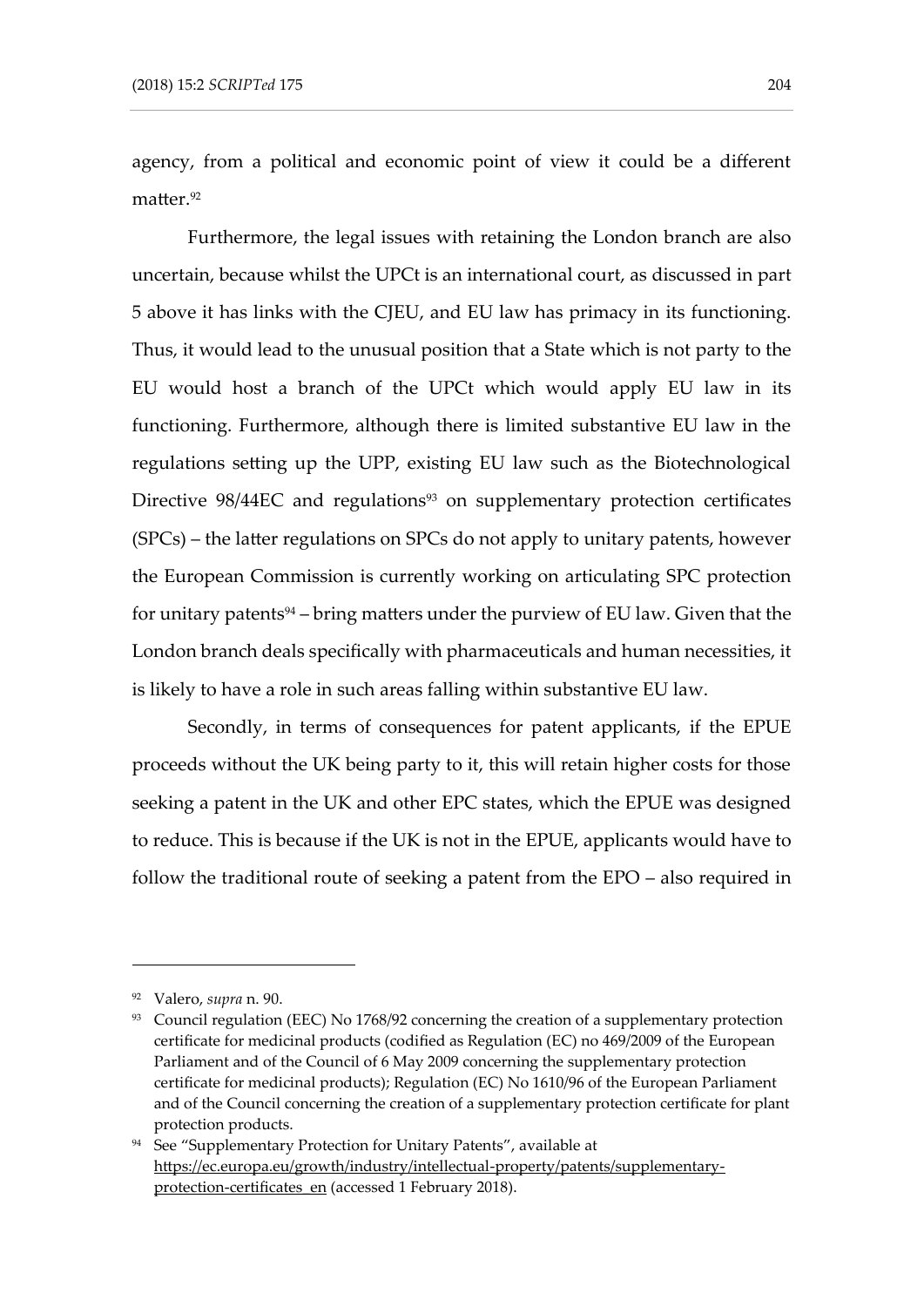the EPUE context – but they would then have to separately validate this patent in the UK, rather than having this included in an application, for the patent to have unitary effect. This would entail legal fees for validation in the UK. Furthermore, unlike the classical EP system, the EPUE patent involves payment of one renewal fee, but if the UK was outside this system the renewal fees would also be separately owed to the UK if a patent was sought there. Thus, applicants who sought patents in the UK and other EPUE states would face greater costs as they would have to (1) pay to validate the patent in the UK alongside requesting unitary protection or validating the patent in other EPC countries; and (2) pay renewal fees post-grant in the UK and for the EPUE and/or other countries not participating in the EPUE, including non-EU States in the EPC.

In effect, the foregoing highlights that the UK and patent applicants would lose out on benefits which were deemed to arise from the UK joining the EPUE, as outlined in the UK Impact Assessment for the Unitary Patent. <sup>95</sup> That document highlighted reasons for joining the UPP as including the time consuming and burdensome nature of the existing classical EP route for those seeking patents across Europe<sup>96</sup> and the fact that costs of patenting in Europe far exceed costs in the US given the multiple patent renewal fees, validation and translation costs in Europe.<sup>97</sup> Accordingly, some patent applicants could be discouraged from patenting in the UK due to continuing high costs of renewal and the lack of a streamlined process. This is, however, less likely for larger patent applicants given the size of the UK market and benefits arising from entry to it.

<sup>96</sup> *Ibid.*, p. 4.

<sup>95</sup> "Impact Assessment, Unified Patent Court Implementation – Unitary Patent" (26 March 2014), available at [https://www.gov.uk/government/uploads/system/uploads/attachment\\_data/file/317641/IA\\_](https://www.gov.uk/government/uploads/system/uploads/attachment_data/file/317641/IA_UPC_Implementation_Unitary_Patent.pdf) [UPC\\_Implementation\\_Unitary\\_Patent.pdf](https://www.gov.uk/government/uploads/system/uploads/attachment_data/file/317641/IA_UPC_Implementation_Unitary_Patent.pdf) (accessed 1 February 2018).

*Ibid.*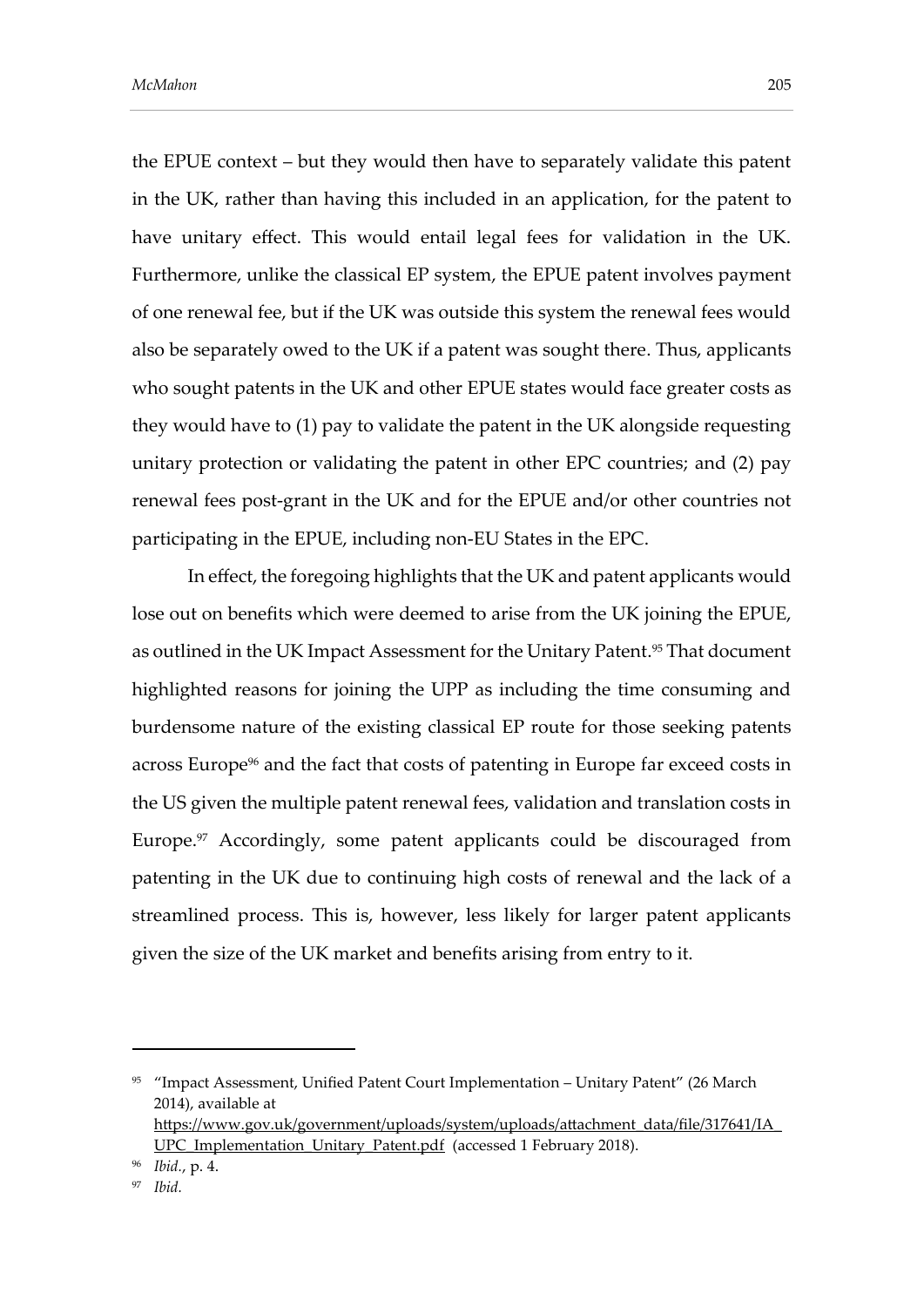Thirdly, if the UK is unable to participate in the EPUE or UPCt system post-Brexit, this would have knock-on consequences for the system in general. The proposed UPP was an attempt following longstanding debate to reduce postgrant fragmentation in the European patent system. However, over time it has morphed into a much-reduced unification of patent law in Europe than that which was originally advanced. Initially, proposals attempted to garner agreement for a European patent system including all 38 EPC states, but this met with significant hurdles and was eventually abandoned. Subsequently, a system for all EU Member States was planned, but again agreement could not be reached. The resulting debate led to the current UPP, which is open to all EU Member States who wish to participate (not all of whom have joined) but is not open to non-EU states. Thus, the UPP is a product of many years of debate, but it is neither the streamlined post-grant process nor the unification of European patenting which many had desired.<sup>98</sup> If the UK post-Brexit is not party to the UPP, or party to the UPCt but not in the EPUE, this reignites questions as to whether this system in its current form is desirable or if it is simply a compromise too far.<sup>99</sup>

Fourthly, it is questionable whether the EPUE will be as economically feasible if the UK, one of the states with the largest number of patents granted in Europe, is not party to the system. For some patent applicants, depending on how many European states they wish to patent in, it may be more attractive to go down the national patenting route rather than seek an EPUE and validate a patent in the UK and other EPC countries which are not in the EU. Moreover, the renewal fees for the EPUE were calculated under the presumption that the UK

<sup>98</sup> It has been argued elsewhere the system is likely to increase fragmentation at a supranational level. See McMahon, *supra* n. 17.

<sup>99</sup> See generally "The Unitary Patent system has become an emergency patchwork" (Kluwer UPC News Blogger, 17 January 2017[\) http://kluwerpatentblog.com/2017/01/17/unitary](http://kluwerpatentblog.com/2017/01/17/unitary-patent-system-become-emergency-patchwork/)[patent-system-become-emergency-patchwork/](http://kluwerpatentblog.com/2017/01/17/unitary-patent-system-become-emergency-patchwork/) (accessed 1 February 2018).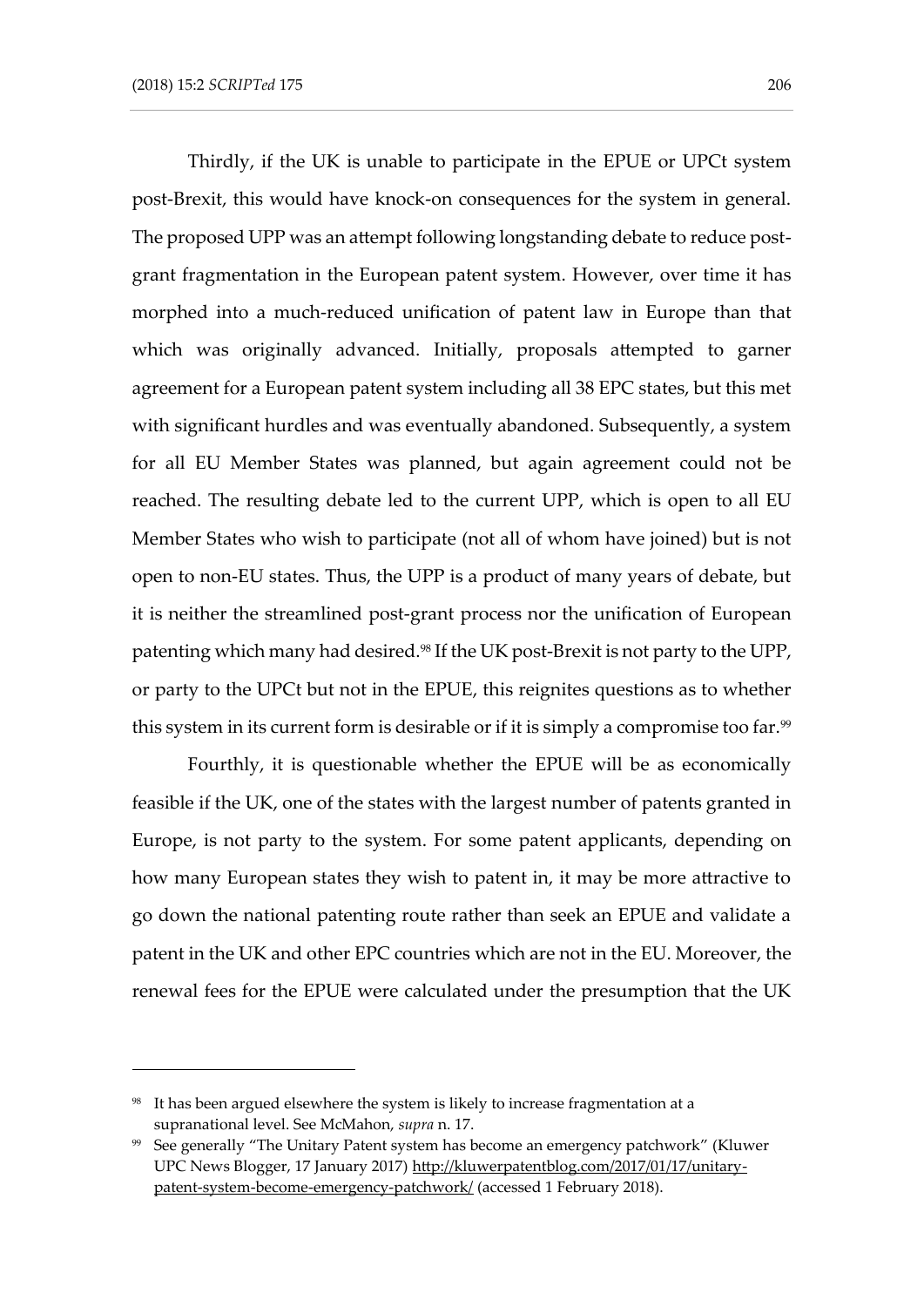would be party to the system, and these may need to be reconsidered if this is not the case.

### **6 Conclusion**

There are still uncertainties and hurdles ahead for the UK's participation in the currently conceived UPP post-Brexit. To remain party to the UPCt system in its current form, the UK would have to accede to the jurisdiction of the CJEU in this context post-Brexit and an international agreement would have to be concluded to this effect between it and the EU. It would also have to negotiate modifications of the AUPC to change the definition of "member" to accommodate the UK's position once it leaves the EU. Furthermore, it would need to adequately guarantee protections for EU law in order to address issues raised by Opinion 1/09 for when it is no longer an EU Member State. However, reaching such agreements is likely to be a difficult and time-consuming process. There is also likely to be political resistance to such moves given the broader context of the Brexit debate.

Moreover, even if such agreements were concluded the resulting system could still be challenged before the CJEU, which would then need to expressly consider whether the UPCt system is compatible with EU law if the UK as a non-EU state is a participant in it. As demonstrated above, the reasoning in Opinion 1/09 means that much would depend on the safeguards for EU law which were embedded in the system. Moreover, if the UK's post-Brexit participation in the UPCt system was deemed compatible with EU law, this would raise the question of whether other non-EU states party to the EPC should not also be allowed to join the AUPC or if not, on what basis these States should be distinguished from a post-Brexit UK in this context.